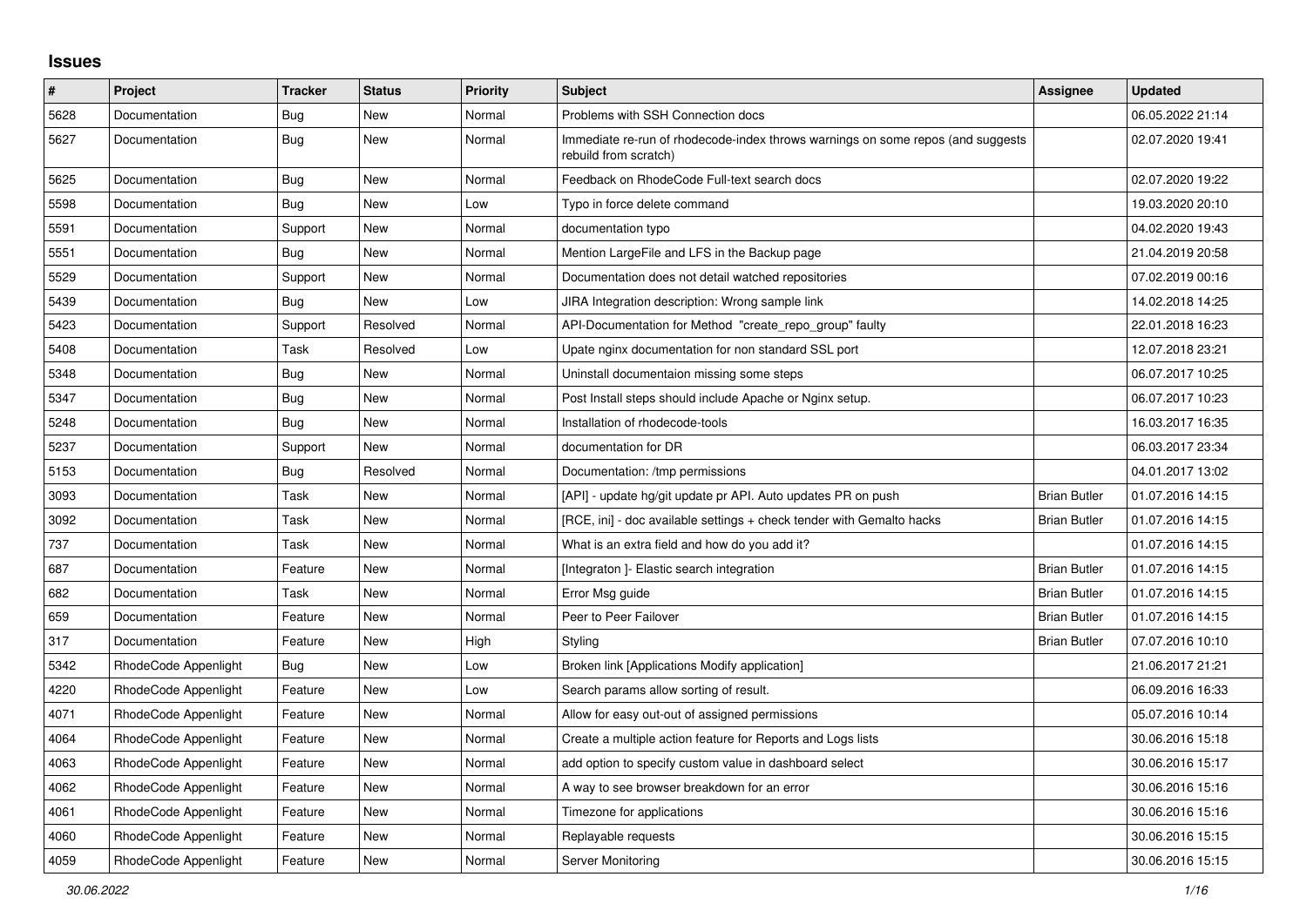| $\pmb{\#}$ | Project              | <b>Tracker</b> | <b>Status</b> | <b>Priority</b> | Subject                                                                                                                              | <b>Assignee</b>              | <b>Updated</b>   |
|------------|----------------------|----------------|---------------|-----------------|--------------------------------------------------------------------------------------------------------------------------------------|------------------------------|------------------|
| 4057       | RhodeCode Appenlight | Feature        | New           | Normal          | Negation option for search filter                                                                                                    |                              | 30.06.2016 15:12 |
| 4056       | RhodeCode Appenlight | Feature        | New           | Normal          | Optionally allow to filter graphs per machine in dashboard                                                                           |                              | 30.06.2016 15:12 |
| 4052       | RhodeCode Appenlight | Task           | New           | Normal          | release fixes                                                                                                                        | <b>Marcin Lulek</b>          | 29.06.2016 12:14 |
| 4017       | RhodeCode Appenlight | Feature        | New           | Low             | application logos need help                                                                                                          |                              | 14.06.2016 11:52 |
| 3994       | RhodeCode Appenlight | <b>Bug</b>     | <b>New</b>    | Normal          | during setup, user is given option to make admin account even if one does not exist                                                  |                              | 08.06.2016 12:44 |
| 3991       | RhodeCode Appenlight | Bug            | Resolved      | Normal          | report logs need upper margin                                                                                                        |                              | 21.06.2016 18:55 |
| 3990       | RhodeCode Appenlight | Bug            | New           | Normal          | some dashboard builder buttons are up against fields                                                                                 |                              | 07.06.2016 12:01 |
| 3989       | RhodeCode Appenlight | Bug            | Resolved      | Normal          | even up report spacing                                                                                                               |                              | 21.06.2016 18:55 |
| 3987       | RhodeCode Appenlight | Bug            | New           | Normal          | adjust footer so it's consistent with the website footer                                                                             |                              | 15.06.2016 10:20 |
| 3986       | RhodeCode Appenlight | Bug            | New           | Normal          | table headers should be left aligned                                                                                                 |                              | 07.06.2016 11:53 |
| 5680       | RhodeCode CE/EE      | Bug            | New           | High            | Inconsistent timezone display                                                                                                        |                              | 20.04.2022 14:15 |
| 5679       | RhodeCode CE/EE      | Bug            | New           | Normal          | Data directory continues to grow until it fills disk partition                                                                       |                              | 25.04.2022 11:42 |
| 5677       | RhodeCode CE/EE      | Support        | New           | Normal          | PR cross merge                                                                                                                       |                              | 28.01.2022 16:59 |
| 5672       | RhodeCode CE/EE      | <b>Bug</b>     | New           | Normal          | Unable to browse git repository folders with # in names                                                                              |                              | 16.12.2021 18:13 |
| 5670       | RhodeCode CE/EE      | <b>Bug</b>     | New           | Normal          | Repo-level administrators can usurp owner of repoistory                                                                              |                              | 01.12.2021 16:18 |
| 5669       | RhodeCode CE/EE      | Bug            | Resolved      | Normal          | Mercurial commit messages doesn't show cyrillic symbols                                                                              |                              | 01.10.2021 10:39 |
| 5664       | RhodeCode CE/EE      | <b>Bug</b>     | New           | Normal          | Regression: When assigning permissions, cannot see own group in auto-complete<br>without special conditions                          |                              | 29.07.2021 10:49 |
| 5662       | RhodeCode CE/EE      | Bug            | New           | Normal          | Full text search not working due to crash in whoosh                                                                                  |                              | 07.06.2022 08:31 |
| 5657       | RhodeCode CE/EE      | Bug            | New           | Normal          | Error in maintenance page                                                                                                            |                              | 30.03.2021 15:09 |
| 5656       | RhodeCode CE/EE      | Bug            | Resolved      | Normal          | Error for branch permission page                                                                                                     |                              | 30.04.2021 08:53 |
| 5655       | RhodeCode CE/EE      | <b>Bug</b>     | Resolved      | Normal          | New public gist's id is always auto generated                                                                                        |                              | 01.07.2021 12:06 |
| 5654       | RhodeCode CE/EE      | <b>Bug</b>     | New           | Normal          | Comment formatting broken when containing @ in a code block                                                                          |                              | 24.02.2021 12:10 |
| 5653       | RhodeCode CE/EE      | Feature        | New           | Normal          | Extend SSH clone to support cloning by repo id.                                                                                      | Marcin<br>Kuzminski<br>[CTO] | 17.02.2021 12:58 |
| 5652       | RhodeCode CE/EE      | Bug            | Resolved      | Normal          | Pull Requests: when title and descriptions contains character [] {} and () index out of<br>bound when attempting to comment/approve. |                              | 30.04.2021 08:53 |
| 5651       | RhodeCode CE/EE      | Bug            | Resolved      | Normal          | Pull requests can get stuck if the diff is too large (it was created by mistake but we<br>can't open it to delete it)                |                              | 30.04.2021 08:53 |
| 5649       | RhodeCode CE/EE      | Bug            | <b>New</b>    | Normal          | test-file-upload                                                                                                                     |                              | 17.12.2020 23:08 |
| 5645       | RhodeCode CE/EE      | Bug            | New           | High            | Rhodecode returns 400 Bad request on huge mercurial repos                                                                            |                              | 18.12.2020 06:29 |
| 5644       | RhodeCode CE/EE      | Bug            | New           | Normal          | PR inks to comments not working if files are collapsed                                                                               |                              | 02.12.2020 10:42 |
| 5643       | RhodeCode CE/EE      | Feature        | Resolved      | Low             | jump to bottom of review                                                                                                             |                              | 30.04.2021 08:53 |
| 5642       | RhodeCode CE/EE      | Feature        | Resolved      | Normal          | pull request version column in commit list                                                                                           |                              | 30.04.2021 08:53 |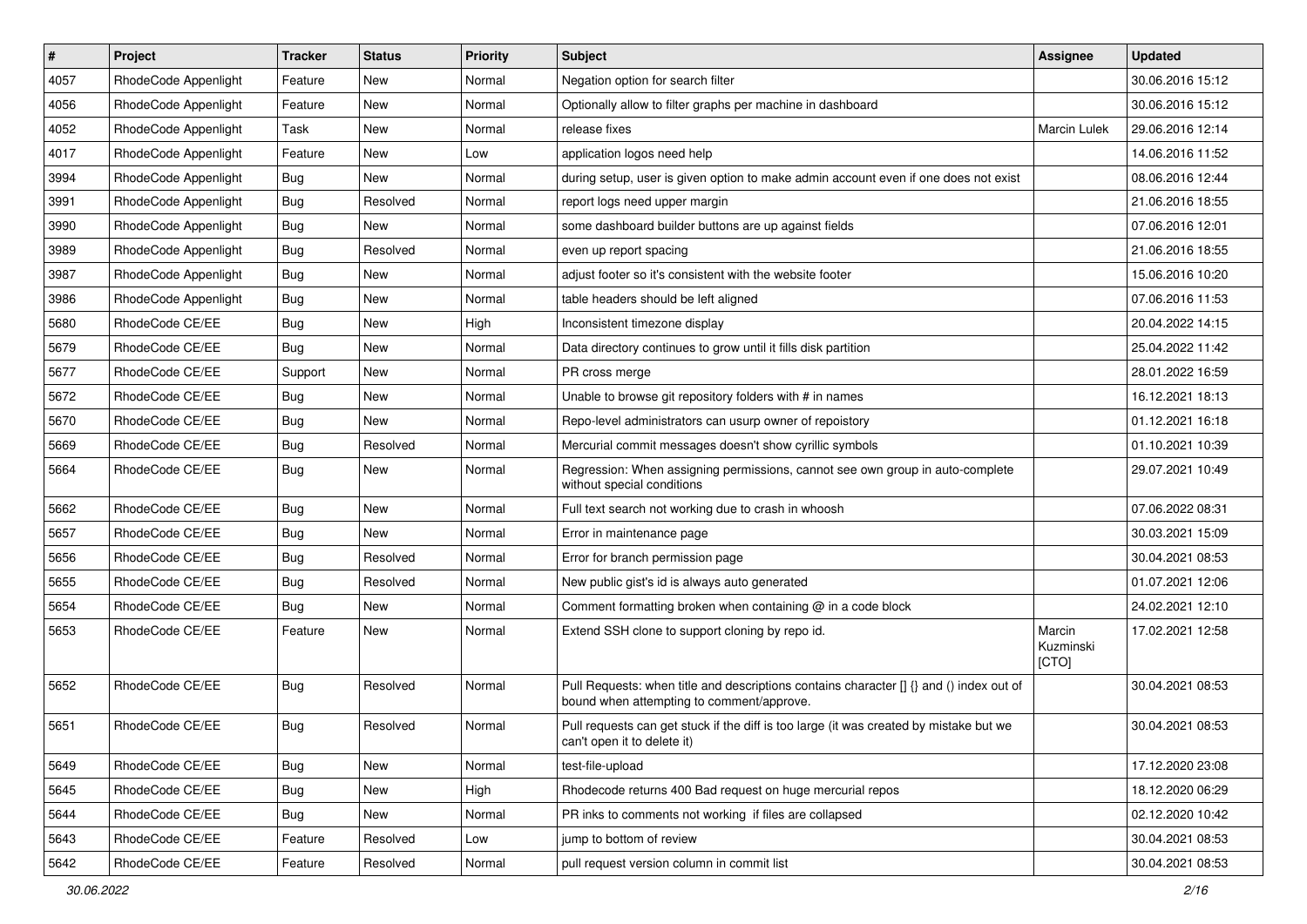| $\sharp$ | Project         | <b>Tracker</b> | <b>Status</b> | <b>Priority</b> | <b>Subject</b>                                                                                                     | Assignee | <b>Updated</b>   |
|----------|-----------------|----------------|---------------|-----------------|--------------------------------------------------------------------------------------------------------------------|----------|------------------|
| 5641     | RhodeCode CE/EE | Feature        | New           | Normal          | "Add draft" / (x) button usability                                                                                 |          | 30.11.2020 20:53 |
| 5639     | RhodeCode CE/EE | Support        | New           | High            | 500 Internal Server Error   The server has either erred  after importing Database<br>from backup                   |          | 22.11.2020 09:15 |
| 5638     | RhodeCode CE/EE | Feature        | New           | Normal          | Add "Copy full url path" button                                                                                    |          | 05.02.2021 20:23 |
| 5637     | RhodeCode CE/EE | Feature        | New           | Normal          | Clone URL templates - add per repository/namespace                                                                 |          | 29.10.2020 09:38 |
| 5636     | RhodeCode CE/EE | Bug            | Resolved      | High            | Remap and Rescan 500 Internal Server Error                                                                         |          | 30.04.2021 08:53 |
| 5635     | RhodeCode CE/EE | Feature        | Resolved      | Normal          | Remember column sorted by of the "Pull Requests You Participate In" table                                          |          | 30.11.2020 22:30 |
| 5634     | RhodeCode CE/EE | <b>Bug</b>     | Resolved      | Normal          | Quick Search Toolbar bugs out if pull request contains unicode double quote<br>character "                         |          | 12.10.2020 23:13 |
| 5633     | RhodeCode CE/EE | Bug            | Resolved      | Normal          | Moderately large pull requests fail because inefficient use of reviewer_data_json<br>column in pull requests table |          | 12.10.2020 23:13 |
| 5632     | RhodeCode CE/EE | Bug            | New           | Normal          | Missing Parent Folder for Personal Repo lacks proper handling                                                      |          | 03.08.2020 07:56 |
| 5631     | RhodeCode CE/EE | Feature        | New           | Normal          | Change target of PR                                                                                                |          | 31.07.2020 17:05 |
| 5630     | RhodeCode CE/EE | Bug            | New           | Normal          | Inline comments do not follow the line of code                                                                     |          | 21.07.2020 11:25 |
| 5629     | RhodeCode CE/EE | <b>Bug</b>     | New           | Normal          | Diff truncated on small files                                                                                      |          | 21.07.2020 08:58 |
| 5626     | RhodeCode CE/EE | <b>Bug</b>     | New           | Normal          | Whoosh full-text indexing is fully indexing all repos, not recognizing forks                                       |          | 02.07.2020 19:24 |
| 5624     | RhodeCode CE/EE | Bug            | New           | Normal          | Timeout when trying to test SMTP email configuration                                                               |          | 01.07.2020 20:01 |
| 5623     | RhodeCode CE/EE | <b>Bug</b>     | Resolved      | Normal          | Credentials for remote repository URL leaking in Repository Header                                                 |          | 22.07.2020 00:47 |
| 5622     | RhodeCode CE/EE | Bug            | Resolved      | High            | Upgrade from 4.18.3 to 4.19.3 broke all PRs                                                                        |          | 28.07.2020 16:44 |
| 5621     | RhodeCode CE/EE | <b>Bug</b>     | Resolved      | Urgent          | $LDAP + User Groups authentication playing not working after upgrade to 4.19.x$                                    |          | 15.06.2020 17:56 |
| 5620     | RhodeCode CE/EE | Bug            | Resolved      | Normal          | Regression of mail rendering in Thunderbird                                                                        |          | 15.06.2020 16:45 |
| 5619     | RhodeCode CE/EE | Bug            | Resolved      | Normal          | Setting Landing Commit to SVN Trunk results in Files tab hitting a 404                                             |          | 04.06.2020 23:51 |
| 5618     | RhodeCode CE/EE | Support        | New           | Normal          | Getting HTTP 502 Bad Gateway when trying to push (or clone) on a slow network                                      |          | 27.05.2020 21:56 |
| 5617     | RhodeCode CE/EE | Feature        | New           | Normal          | Allow PRs to non-head bookmarks                                                                                    |          | 20.05.2020 12:25 |
| 5615     | RhodeCode CE/EE | Feature        | Resolved      | Normal          | Misleading message in PR diff view "File was deleted in this version"                                              | Daniel D | 23.04.2020 17:40 |
| 5614     | RhodeCode CE/EE | Feature        | Resolved      | Normal          | Show context function name in hg diffs                                                                             |          | 23.04.2020 13:43 |
| 5613     | RhodeCode CE/EE | Feature        | New           | Low             | Feature Request: Issue tracker link in new tab/window                                                              |          | 03.10.2021 23:25 |
| 5612     | RhodeCode CE/EE | Bug            | New           | Low             | CPU cores getting maxed out by VCSServer on Repository Size request                                                |          | 03.10.2021 23:25 |
| 5611     | RhodeCode CE/EE | Feature        | Resolved      | Normal          | Add information "is the pull request up to date?" in the PR page                                                   |          | 03.10.2021 23:24 |
| 5610     | RhodeCode CE/EE | Bug            | Resolved      | Normal          | Files navigation looses the at= <name> marker</name>                                                               | Daniel D | 03.10.2021 23:23 |
| 5609     | RhodeCode CE/EE | Support        | Resolved      | Normal          | Change git diff algorithm                                                                                          |          | 31.03.2020 22:08 |
| 5608     | RhodeCode CE/EE | <b>Bug</b>     | Resolved      | High            | svn+ssh user set incorrectly                                                                                       | Daniel D | 31.03.2020 18:21 |
| 5606     | RhodeCode CE/EE | Bug            | Resolved      | High            | SVN + ssh subdirectory failure                                                                                     | Daniel D | 09.04.2020 03:29 |
| 5605     | RhodeCode CE/EE | Bug            | Resolved      | Normal          | Cannot set subversion compatibility to 1.10                                                                        |          | 30.03.2020 17:27 |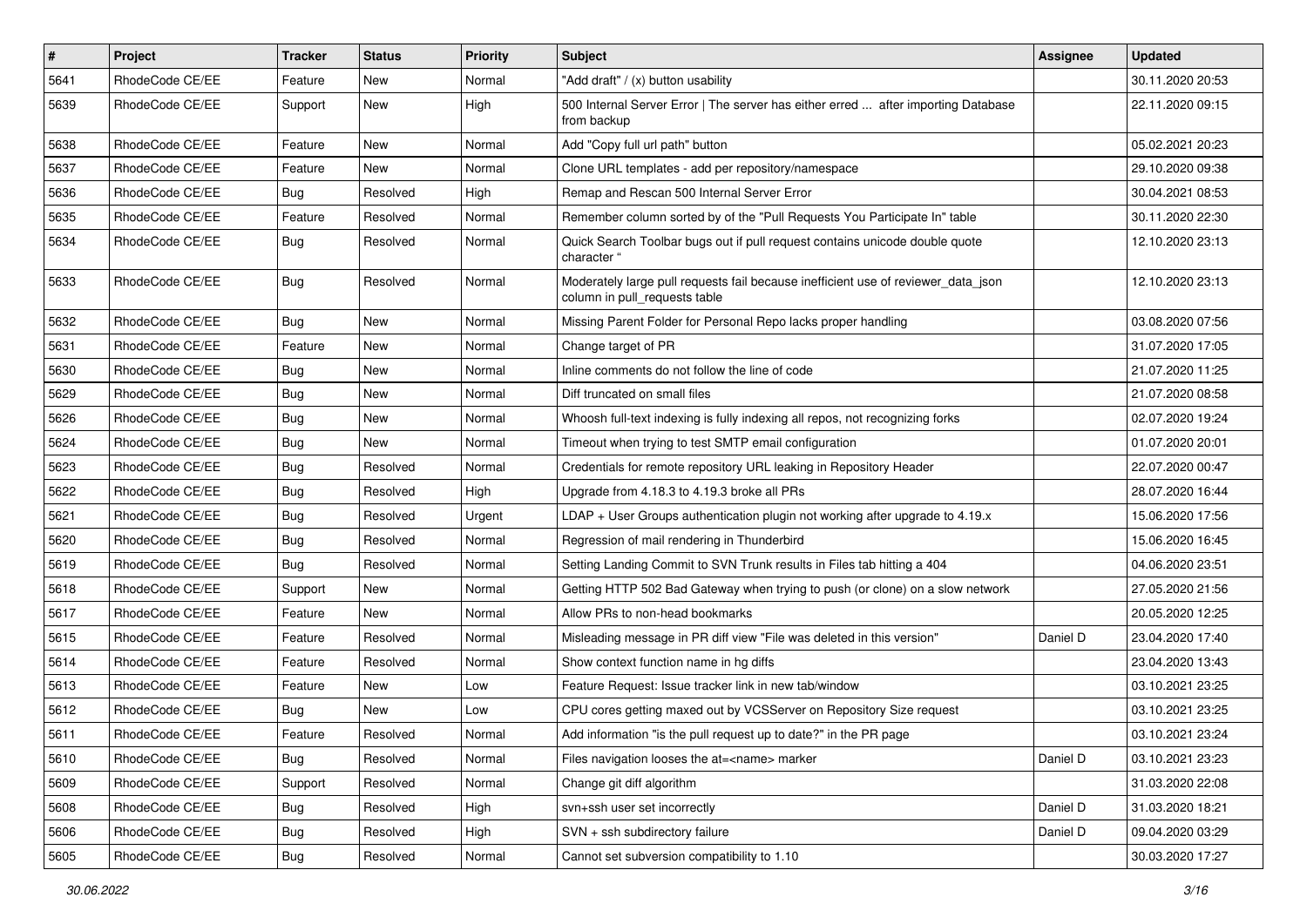| $\vert$ # | Project         | <b>Tracker</b> | <b>Status</b> | <b>Priority</b> | Subject                                                                                        | Assignee            | <b>Updated</b>   |
|-----------|-----------------|----------------|---------------|-----------------|------------------------------------------------------------------------------------------------|---------------------|------------------|
| 5604      | RhodeCode CE/EE | <b>Bug</b>     | Resolved      | High            | Search error on second result page                                                             | Daniel D            | 30.03.2020 16:01 |
| 5603      | RhodeCode CE/EE | Feature        | Resolved      | Normal          | Code search - highlight matching search terms                                                  |                     | 30.03.2020 11:16 |
| 5602      | RhodeCode CE/EE | Feature        | Resolved      | Normal          | Copy full path only copies partial                                                             | Daniel D            | 30.03.2020 16:04 |
| 5601      | RhodeCode CE/EE | Feature        | Resolved      | Normal          | Default navigation should be by branch name not commit id                                      |                     | 04.06.2020 23:51 |
| 5600      | RhodeCode CE/EE | Feature        | New           | Normal          | Change default repository landing page                                                         |                     | 27.01.2021 01:04 |
| 5599      | RhodeCode CE/EE | <b>Bug</b>     | Resolved      | Normal          | SVN navigation to trunk fails                                                                  | Daniel D            | 04.04.2020 11:21 |
| 5596      | RhodeCode CE/EE | <b>Bug</b>     | Resolved      | Normal          | Pull Request duplicated after description edit                                                 |                     | 14.04.2020 13:28 |
| 5595      | RhodeCode CE/EE | Feature        | New           | Normal          | Group code review mail notification                                                            |                     | 03.03.2020 10:17 |
| 5594      | RhodeCode CE/EE | <b>Bug</b>     | Resolved      | Normal          | Credentials in Repository Settings for Pull requests are exposed                               |                     | 28.05.2020 20:25 |
| 5593      | RhodeCode CE/EE | Support        | New           | Normal          | SSH connections                                                                                |                     | 17.02.2020 16:18 |
| 5590      | RhodeCode CE/EE | <b>Bug</b>     | New           | Normal          | Pull Request creation takes 2 minutes                                                          |                     | 28.05.2020 20:48 |
| 5588      | RhodeCode CE/EE | <b>Bug</b>     | New           | Normal          | wrong rendering of issue tracker pattern                                                       |                     | 29.01.2020 11:24 |
| 5587      | RhodeCode CE/EE | Bug            | Resolved      | Normal          | Broken metatags in 4.18.1                                                                      | <b>Marcin Lulek</b> | 29.01.2020 11:46 |
| 5586      | RhodeCode CE/EE | Feature        | New           | Normal          | @mention should be a link                                                                      |                     | 29.01.2020 11:46 |
| 5585      | RhodeCode CE/EE | Feature        | Resolved      | Normal          | Minimize downtime on rccontrol upgrade                                                         |                     | 27.03.2020 09:45 |
| 5584      | RhodeCode CE/EE | Feature        | New           | Normal          | "update pull request link" message on vcs client                                               |                     | 23.01.2020 10:32 |
| 5583      | RhodeCode CE/EE | Feature        | Resolved      | Normal          | rcextensions hook for pull request comment                                                     |                     | 23.04.2020 13:42 |
| 5581      | RhodeCode CE/EE | Feature        | Resolved      | Normal          | expose `send_email` option in the HTTP API, for `comment_commit` and<br>`comment pull request` | Daniel D            | 29.01.2020 11:46 |
| 5579      | RhodeCode CE/EE | Bug            | Resolved      | Normal          | JS bug when a commit message can be parsed as a number                                         | Daniel D            | 20.01.2020 10:04 |
| 5576      | RhodeCode CE/EE | <b>Bug</b>     | Resolved      | High            | Hosting many repositories                                                                      | Craig Fairhurst     | 12.02.2020 12:55 |
| 5575      | RhodeCode CE/EE | Bug            | Resolved      | Low             | Filtering username containing '-' does not work in Admin audit log panel                       |                     | 20.01.2020 10:04 |
| 5574      | RhodeCode CE/EE | Feature        | Resolved      | Normal          | hg: Information for external hooks                                                             |                     | 30.07.2020 15:40 |
| 5573      | RhodeCode CE/EE | <b>Bug</b>     | Resolved      | Normal          | Wrong notification Base Url for Email-Integrations                                             |                     | 16.01.2020 08:53 |
| 5571      | RhodeCode CE/EE | <b>Bug</b>     | Resolved      | Normal          | redmine does not work with firefox any more                                                    |                     | 25.10.2019 12:38 |
| 5570      | RhodeCode CE/EE | <b>Bug</b>     | New           | Normal          | Remap repositories always fail in RhodeCode community                                          |                     | 04.10.2019 14:50 |
| 5569      | RhodeCode CE/EE | <b>Bug</b>     | Resolved      | Normal          | SshWrapper error                                                                               |                     | 21.01.2020 02:02 |
| 5567      | RhodeCode CE/EE | <b>Bug</b>     | Resolved      | High            | Error after PR was updated                                                                     |                     | 20.01.2020 10:04 |
| 5561      | RhodeCode CE/EE | <b>Bug</b>     | Resolved      | Normal          | PR diff doesn't update when target changes                                                     |                     | 21.05.2020 11:53 |
| 5560      | RhodeCode CE/EE | <b>Bug</b>     | Resolved      | High            | Check all permission API function to flush caches for auth_perms                               |                     | 08.06.2021 23:56 |
| 5559      | RhodeCode CE/EE | <b>Bug</b>     | New           | Normal          | Timezone handling issue on repos list                                                          |                     | 07.07.2019 22:19 |
| 5558      | RhodeCode CE/EE | <b>Bug</b>     | Resolved      | Low             | Commit compare window covers text                                                              |                     | 08.07.2019 18:12 |
| 5557      | RhodeCode CE/EE | <b>Bug</b>     | Resolved      | Normal          | Consider removing slashes from the RSS feed names                                              |                     | 31.10.2019 19:54 |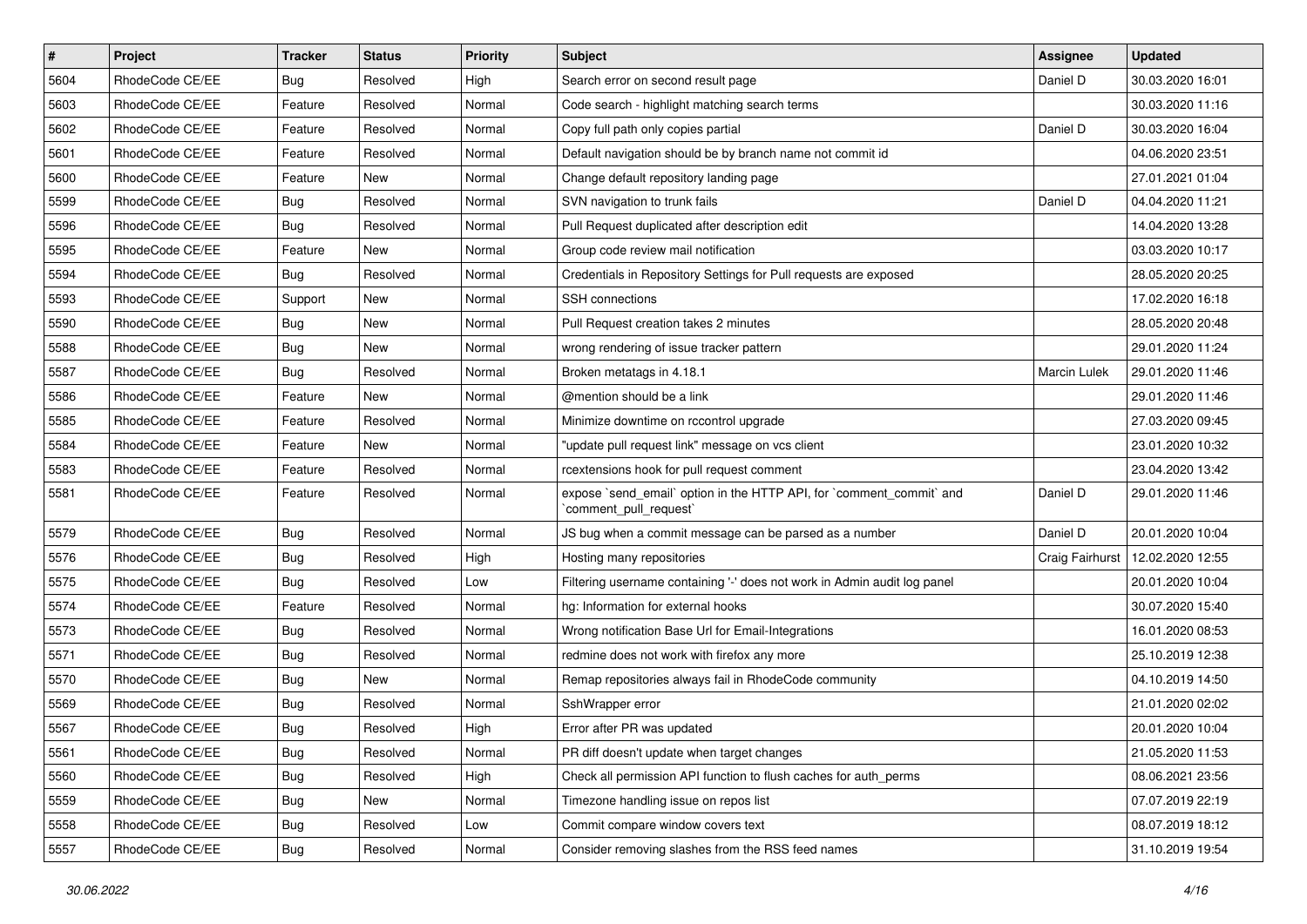| $\sharp$ | <b>Project</b>  | Tracker    | <b>Status</b> | <b>Priority</b> | Subject                                                                                                                           | Assignee           | <b>Updated</b>   |
|----------|-----------------|------------|---------------|-----------------|-----------------------------------------------------------------------------------------------------------------------------------|--------------------|------------------|
| 5556     | RhodeCode CE/EE | Bug        | New           | Normal          | After upgrade RhodeCode Enterprise, pull request via API adds repo owner as<br>default reviewer                                   |                    | 01.01.2020 13:09 |
| 5555     | RhodeCode CE/EE | Bug        | Resolved      | Normal          | Making Repository Public does not update the Default User Permissions                                                             |                    | 28.05.2020 20:26 |
| 5554     | RhodeCode CE/EE | Support    | Resolved      | Normal          | How to increase number of commits shown in pagination on dashboard and<br>changelog                                               |                    | 21.01.2020 02:08 |
| 5553     | RhodeCode CE/EE | Bug        | <b>New</b>    | Normal          | Exceptions Tracker - Exception ID: 140095575901360 after upgrade to the lastes<br>version                                         | Thierry<br>Wynsdau | 10.07.2019 10:33 |
| 5552     | RhodeCode CE/EE | Feature    | <b>New</b>    | High            | PR dependency across repos                                                                                                        |                    | 22.06.2019 01:15 |
| 5550     | RhodeCode CE/EE | Bug        | New           | Normal          | 500 Internal Server Error   The server has either erred or is incapable of performing<br>the requested operation.                 |                    | 18.04.2019 17:12 |
| 5548     | RhodeCode CE/EE | Feature    | New           | Normal          | Initial Search API                                                                                                                | Peter Colledge     | 07.07.2019 22:21 |
| 5547     | RhodeCode CE/EE | Bug        | New           | Normal          | UI not consistent between Firefox and Chrome                                                                                      |                    | 01.03.2019 23:35 |
| 5546     | RhodeCode CE/EE | Support    | Resolved      | Normal          | experiments with mercurial 4.9                                                                                                    |                    | 26.03.2019 09:23 |
| 5545     | RhodeCode CE/EE | Bug        | New           | Normal          | Merge commit to contain the username/reponame of the origin                                                                       |                    | 28.02.2019 13:46 |
| 5544     | RhodeCode CE/EE | Support    | Resolved      | Normal          | Use of authentication token with LDAP account results in account lockout when max<br>bad password attempts are configured in LDAP |                    | 27.02.2019 10:09 |
| 5543     | RhodeCode CE/EE | Feature    | New           | Normal          | Repo API should have equivalent get_repo_audit_logs() to User API call<br>get_user_audit_logs()                                   |                    | 26.02.2019 12:22 |
| 5541     | RhodeCode CE/EE | Support    | New           | Normal          | <b>SVN Settings: Repository Patterns</b>                                                                                          |                    | 16.12.2019 15:35 |
| 5540     | RhodeCode CE/EE | Bug        | New           | Normal          | Rhode Code 4.15.2 VCS Caching(?) behaviour                                                                                        |                    | 25.02.2019 17:01 |
| 5538     | RhodeCode CE/EE | Bug        | New           | Normal          | internal server error (UnicodeDecodeError) during rhodecode-index request                                                         |                    | 20.02.2019 14:43 |
| 5537     | RhodeCode CE/EE | Task       | Resolved      | Normal          | Add owner to create pull request API                                                                                              |                    | 28.02.2019 13:52 |
| 5536     | RhodeCode CE/EE | Feature    | Resolved      | Low             | Ability to disable server-side SSH key generation                                                                                 |                    | 28.02.2019 13:52 |
| 5530     | RhodeCode CE/EE | Bug        | Resolved      | Normal          | Email integration has incorrect url                                                                                               |                    | 09.02.2019 10:33 |
| 5528     | RhodeCode CE/EE | <b>Bug</b> | Resolved      | High            | Empty Unicode file causes the PR to return HTTP 500                                                                               |                    | 28.02.2019 13:52 |
| 5527     | RhodeCode CE/EE | Support    | New           | Normal          | API: expose human readable failure reason                                                                                         |                    | 30.01.2019 17:43 |
| 5524     | RhodeCode CE/EE | Bug        | New           | High            | Cannot log into RhodeCode anymore                                                                                                 |                    | 15.01.2019 17:08 |
| 5523     | RhodeCode CE/EE | Bug        | Resolved      | High            | user from AD is asked to change his password when logs in.                                                                        | Thierry<br>Wynsdau | 28.05.2020 20:28 |
| 5522     | RhodeCode CE/EE | Bug        | Resolved      | Low             | vcsserver fails when url contains extra "/"                                                                                       |                    | 28.02.2019 13:52 |
| 5521     | RhodeCode CE/EE | Bug        | Resolved      | Normal          | Proxing SVN http requests does not work when using prefix for rhodecode.                                                          |                    | 28.02.2019 13:52 |
| 5520     | RhodeCode CE/EE | Feature    | Resolved      | Normal          | Show the head commits shas when the merge is prevented due to multiple heads                                                      |                    | 28.02.2019 13:52 |
| 5519     | RhodeCode CE/EE | <b>Bug</b> | New           | High            | User unable to fork the repo despite setting Repository Forking to Disabled                                                       |                    | 11.12.2018 22:21 |
| 5518     | RhodeCode CE/EE | Bug        | Resolved      | Normal          | Zero-sized files in /rhodecode/config/rcextensions/examples                                                                       |                    | 21.01.2020 02:18 |
| 5517     | RhodeCode CE/EE | Bug        | Resolved      | Urgent          | Problem with upgrading to Community-4.15                                                                                          |                    | 11.12.2018 06:32 |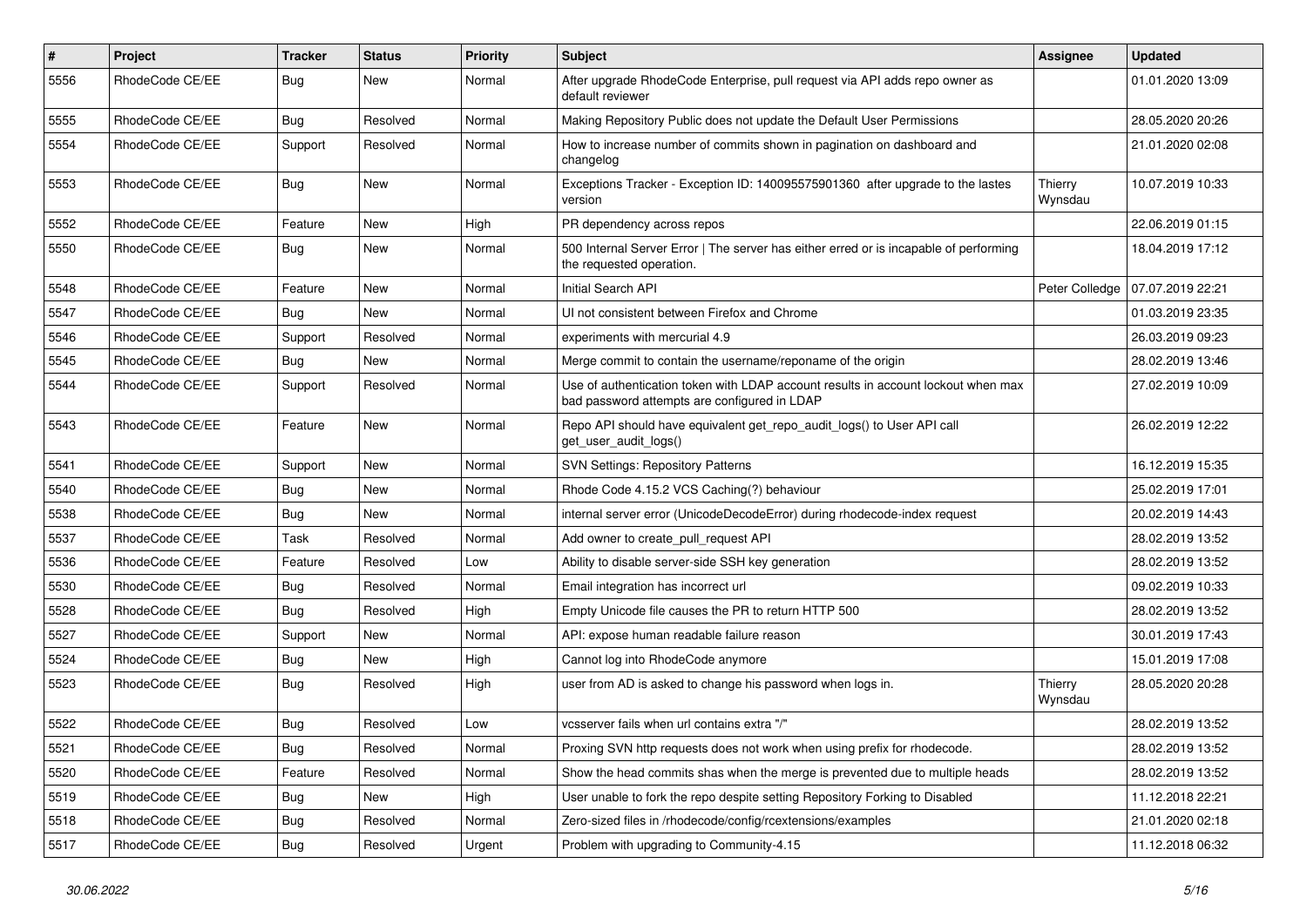| $\pmb{\#}$ | <b>Project</b>  | Tracker    | <b>Status</b> | <b>Priority</b> | Subject                                                                                                    | <b>Assignee</b>    | <b>Updated</b>   |
|------------|-----------------|------------|---------------|-----------------|------------------------------------------------------------------------------------------------------------|--------------------|------------------|
| 5516       | RhodeCode CE/EE | Support    | Resolved      | High            | Cannot log into RhodeCode                                                                                  | Thierry<br>Wynsdau | 28.05.2020 20:28 |
| 5515       | RhodeCode CE/EE | Bug        | Resolved      | Normal          | PR default reviewer is incorrect                                                                           |                    | 28.02.2019 13:52 |
| 5513       | RhodeCode CE/EE | <b>Bug</b> | Resolved      | High            | Gist: GitHub flavoured markdown gist creation fails                                                        |                    | 07.07.2019 22:21 |
| 5512       | RhodeCode CE/EE | Bug        | <b>New</b>    | Normal          | Show commit phase in summary view                                                                          |                    | 09.11.2018 21:37 |
| 5511       | RhodeCode CE/EE | Feature    | New           | Normal          | New feature to synchronize the fork with the remote repo from the summary page                             |                    | 13.11.2018 01:23 |
| 5510       | RhodeCode CE/EE | <b>Bug</b> | New           | High            | AssertionError: unexpected parameters: user agent & hook type                                              |                    | 31.07.2021 11:14 |
| 5509       | RhodeCode CE/EE | <b>Bug</b> | New           | Normal          | Remove `limportant attributes` from UI elements                                                            |                    | 07.12.2018 07:40 |
| 5507       | RhodeCode CE/EE | <b>Bug</b> | Resolved      | Normal          | Markdown rendering needs improvement                                                                       |                    | 15.08.2019 15:40 |
| 5506       | RhodeCode CE/EE | <b>Bug</b> | New           | Normal          | Web UI fonts are not looking good and is difficult to read for people with low vision                      |                    | 26.10.2018 09:38 |
| 5505       | RhodeCode CE/EE | Bug        | Resolved      | Normal          | Notification emails from RhodeCode is garbled in Outlook 2016 web client                                   |                    | 07.12.2018 09:49 |
| 5504       | RhodeCode CE/EE | Feature    | New           | Normal          | Buttons to copy commit hash and to expand the commit message in the repo<br>summary view                   |                    | 26.10.2018 00:59 |
| 5503       | RhodeCode CE/EE | Support    | <b>New</b>    | Normal          | failed to upgrade to 4.13.3                                                                                |                    | 06.11.2018 18:28 |
| 5502       | RhodeCode CE/EE | <b>Bug</b> | Resolved      | High            | 500 error when using multiple custom branch permissions                                                    |                    | 07.12.2018 09:49 |
| 5500       | RhodeCode CE/EE | Bug        | New           | Normal          | How to enable/set "RC_SKIP_HOOKS" to disable svn hooks?                                                    |                    | 02.10.2018 07:45 |
| 5499       | RhodeCode CE/EE | Support    | New           | Normal          | ERROR [celery.worker.consumer.consumer] consumer: Cannot connect                                           |                    | 11.09.2018 08:39 |
| 5497       | RhodeCode CE/EE | Support    | <b>New</b>    | Normal          | hg push hangs                                                                                              |                    | 30.08.2018 22:15 |
| 5496       | RhodeCode CE/EE | Support    | New           | Normal          | database migration 4.11.6 mysql to 4.12.4 postgres                                                         |                    | 27.08.2018 21:17 |
| 5495       | RhodeCode CE/EE | Support    | New           | Normal          | Idap to crowd users_groups sync source                                                                     |                    | 10.09.2018 22:09 |
| 5494       | RhodeCode CE/EE | Bug        | New           | Normal          | rccontrol's python package management causes slow VCS SSH                                                  |                    | 02.04.2019 11:56 |
| 5492       | RhodeCode CE/EE | Bug        | New           | Normal          | VCSServer + SVN 1.10                                                                                       |                    | 26.07.2018 15:01 |
| 5491       | RhodeCode CE/EE | Support    | <b>New</b>    | Urgent          | Upgrade RhodeCode Community + VCSSERVER from 4.10.4 to 4.12.4, pull request<br>stop working with reviewers |                    | 30.08.2018 09:47 |
| 5490       | RhodeCode CE/EE | Bug        | Resolved      | Normal          | Changes to repo group permissions via API are not audit logged                                             |                    | 28.02.2019 13:52 |
| 5489       | RhodeCode CE/EE | Bug        | Resolved      | High            | grant_user_permission_to_repo_group API call fails to set permissions on child<br>repos                    |                    | 11.07.2018 09:57 |
| 5484       | RhodeCode CE/EE | Support    | <b>New</b>    | Normal          | Setting up ssh, remote hg not found                                                                        |                    | 06.07.2018 23:41 |
| 5482       | RhodeCode CE/EE | <b>Bug</b> | Resolved      | Normal          | Changing a repo's 'Remote pull uri' in its Settings fails with 'No repo type specified'                    |                    | 31.10.2018 08:37 |
| 5475       | RhodeCode CE/EE | Bug        | New           | Normal          | Unable to locate user in OpenLDAP directory via Idaps                                                      |                    | 08.06.2018 20:06 |
| 5471       | RhodeCode CE/EE | Bug        | New           | Normal          | Webhook integration failing: need more than 3 values to unpack                                             |                    | 01.06.2018 02:26 |
| 5469       | RhodeCode CE/EE | Feature    | Resolved      | Normal          | elastisearch > 2.x not supported ?                                                                         |                    | 21.01.2020 02:19 |
| 5468       | RhodeCode CE/EE | Support    | New           | Normal          | Check logic for updating last commit for repository groups                                                 |                    | 30.08.2018 09:47 |
| 5462       | RhodeCode CE/EE | <b>Bug</b> | New           | Normal          | create_repo api fails with celery enabled                                                                  |                    | 10.07.2018 17:49 |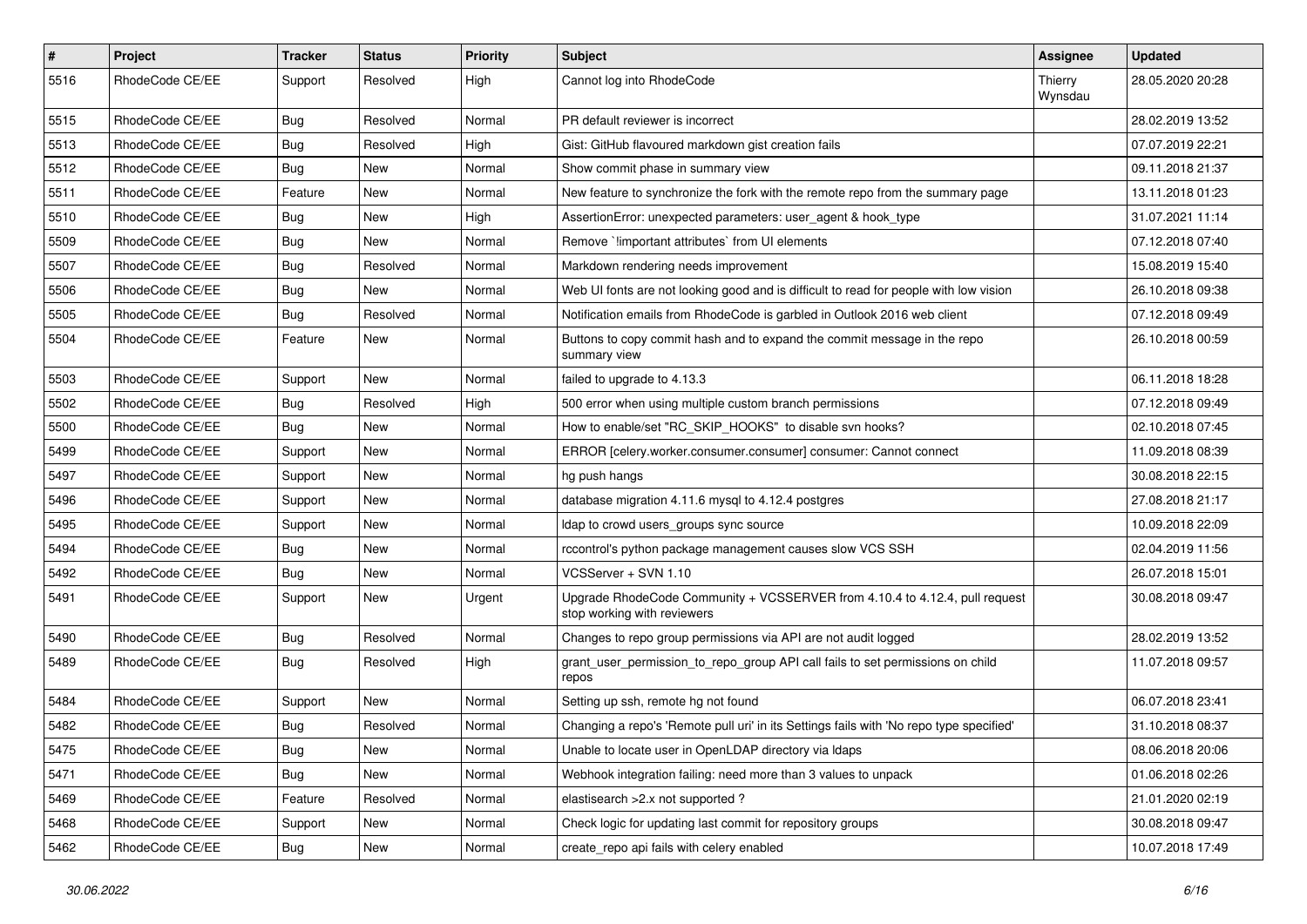| $\vert$ # | Project         | <b>Tracker</b> | <b>Status</b> | <b>Priority</b> | <b>Subject</b>                                                                                                                                                                       | Assignee                     | <b>Updated</b>   |
|-----------|-----------------|----------------|---------------|-----------------|--------------------------------------------------------------------------------------------------------------------------------------------------------------------------------------|------------------------------|------------------|
| 5461      | RhodeCode CE/EE | Bug            | Resolved      | Normal          | Changes to user group permissions via API are not audit logged                                                                                                                       |                              | 30.08.2018 09:47 |
| 5460      | RhodeCode CE/EE | Bug            | <b>New</b>    | Low             | Repo creation stuck when remote clone returns partial http code 500                                                                                                                  |                              | 06.07.2018 19:14 |
| 5457      | RhodeCode CE/EE | Bug            | Resolved      | Normal          | Internal server error on full-text search settings page with Elasticsearch                                                                                                           |                              | 16.04.2018 09:08 |
| 5444      | RhodeCode CE/EE | Bug            | Resolved      | Normal          | Error while creating a pull request on a Mercurial repository                                                                                                                        |                              | 17.04.2018 22:29 |
| 5442      | RhodeCode CE/EE | Feature        | Resolved      | Low             | Preview of Jupyter notebooks                                                                                                                                                         | Marcin<br>Kuzminski<br>[CTO] | 16.01.2019 16:33 |
| 5441      | RhodeCode CE/EE | Feature        | <b>New</b>    | Low             | Some files not parsed as XML files                                                                                                                                                   | Marcin<br>Kuzminski<br>[CTO] | 12.06.2018 12:23 |
| 5436      | RhodeCode CE/EE | Bug            | Resolved      | High            | Unable To Open Pull Request in 4.11.2                                                                                                                                                |                              | 14.02.2018 11:14 |
| 5434      | RhodeCode CE/EE | <b>Bug</b>     | Resolved      | Immediate       | Locale problem                                                                                                                                                                       |                              | 01.10.2021 09:51 |
| 5433      | RhodeCode CE/EE | <b>Bug</b>     | Resolved      | High            | RhodeCode Community 4.11 doesn't handle HG largefiles extension                                                                                                                      |                              | 01.02.2018 20:08 |
| 5414      | RhodeCode CE/EE | Bug            | <b>New</b>    | High            | When Opening New Pull Request, Target Revision Default Is Undesireable                                                                                                               |                              | 11.04.2018 23:20 |
| 5412      | RhodeCode CE/EE | Bug            | Resolved      | Normal          | Webhook for "pullrequest commented" event returns incomplete data                                                                                                                    |                              | 27.02.2018 18:00 |
| 5410      | RhodeCode CE/EE | Bug            | <b>New</b>    | Normal          | After converting to CE, we get the following error when trying to view some repos in<br>the UI: "UnicodeDecodeError: 'ascii' codec can't decode byte" (full error in<br>Description) |                              | 25.01.2018 20:45 |
| 5406      | RhodeCode CE/EE | Bug            | <b>New</b>    | Normal          | <b>Installer Fails</b>                                                                                                                                                               |                              | 01.12.2017 11:52 |
| 5405      | RhodeCode CE/EE | Bug            | <b>New</b>    | Normal          | Add repository from UI leads to HTTP/404                                                                                                                                             |                              | 28.11.2017 11:39 |
| 5404      | RhodeCode CE/EE | Task           | <b>New</b>    | Normal          | Add an option to detach review rules when deleting an user                                                                                                                           |                              | 22.11.2017 11:23 |
| 5400      | RhodeCode CE/EE | Task           | <b>New</b>    | Normal          | User group - subgroup support                                                                                                                                                        |                              | 06.11.2017 22:00 |
| 5399      | RhodeCode CE/EE | <b>Bug</b>     | In Progress   | High            | Issues with Git LFS integration                                                                                                                                                      |                              | 07.07.2019 22:21 |
| 5396      | RhodeCode CE/EE | Feature        | Resolved      | Normal          | Merge state with shadow repo should be created during pull request                                                                                                                   |                              | 12.10.2017 21:57 |
| 5395      | RhodeCode CE/EE | Support        | Resolved      | Normal          | Svn protocols and performance                                                                                                                                                        |                              | 04.04.2019 18:08 |
| 5394      | RhodeCode CE/EE | Support        | <b>New</b>    | Normal          | SVN to Git / Mercurial Migration                                                                                                                                                     |                              | 03.10.2017 09:29 |
| 5391      | RhodeCode CE/EE | Task           | Resolved      | High            | Secure Email change                                                                                                                                                                  |                              | 17.04.2018 21:50 |
| 5386      | RhodeCode CE/EE | Task           | Resolved      | Normal          | Increase security for Email Change                                                                                                                                                   | Marcin<br>Kuzminski<br>[CTO] | 17.02.2018 17:29 |
| 5382      | RhodeCode CE/EE | Feature        | New           | Normal          | Support for repository aliases                                                                                                                                                       | Marcin<br>Kuzminski<br>[CTO] | 04.09.2017 15:17 |
| 5381      | RhodeCode CE/EE | <b>Bug</b>     | Resolved      | Normal          | Email integration changeset links invalid                                                                                                                                            |                              | 06.09.2017 12:29 |
| 5380      | RhodeCode CE/EE | <b>Bug</b>     | Resolved      | Normal          | repo commits pageintion error                                                                                                                                                        |                              | 06.09.2017 19:16 |
| 5379      | RhodeCode CE/EE | <b>Bug</b>     | Resolved      | Normal          | Journal RSS feed errors                                                                                                                                                              |                              | 01.09.2017 16:40 |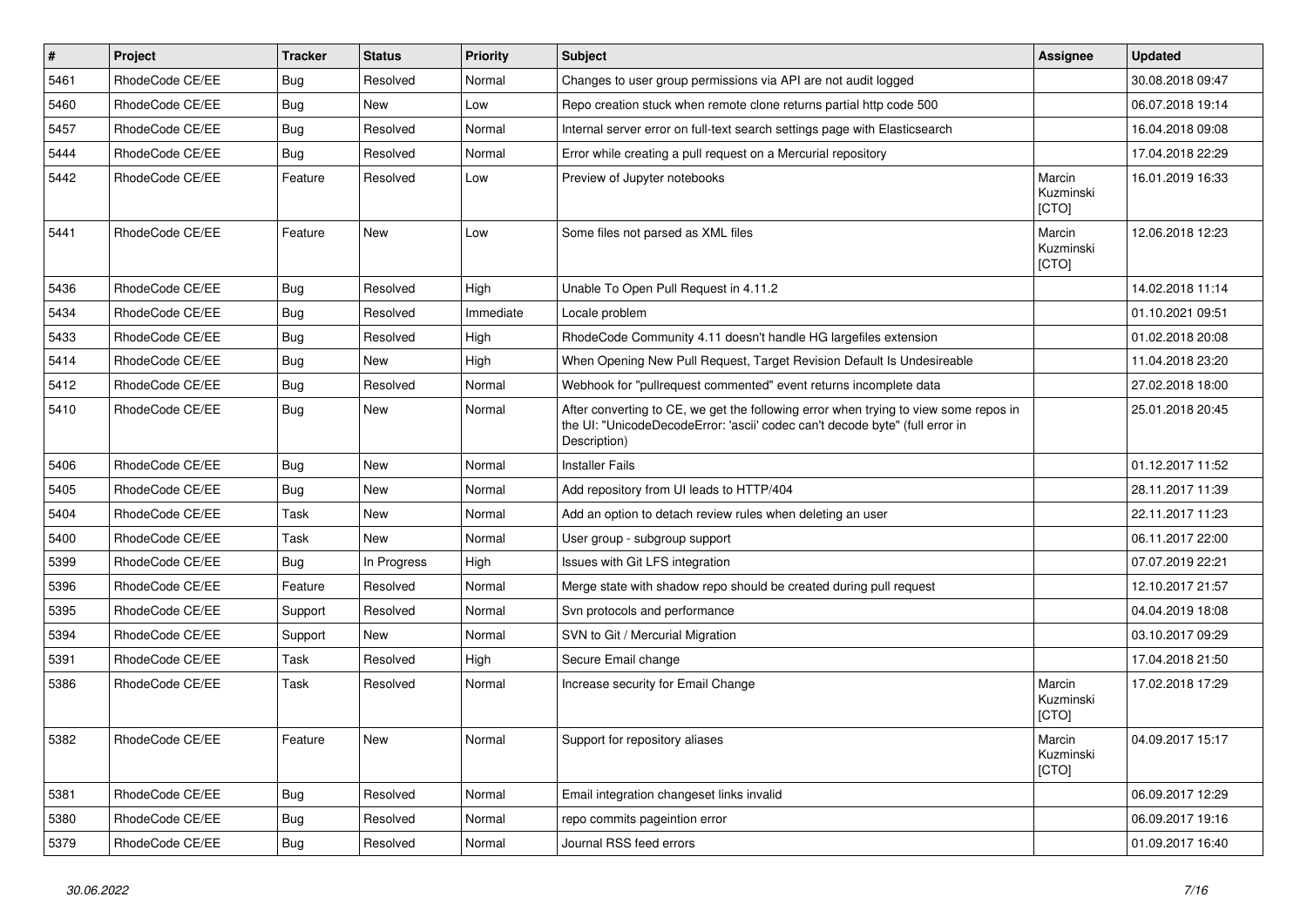| $\overline{\boldsymbol{H}}$ | Project         | <b>Tracker</b> | <b>Status</b> | <b>Priority</b> | <b>Subject</b>                                                                                | <b>Assignee</b>              | <b>Updated</b>                    |
|-----------------------------|-----------------|----------------|---------------|-----------------|-----------------------------------------------------------------------------------------------|------------------------------|-----------------------------------|
| 5376                        | RhodeCode CE/EE | Bug            | Resolved      | Normal          | error: pretxnchangegroup.acl hook failed: acl: user "" denied on branch "default"             |                              | 16.08.2017 19:45                  |
| 5375                        | RhodeCode CE/EE | Support        | Resolved      | Normal          | How do I configure "Go to" to just search repository names?                                   |                              | 16.08.2017 18:00                  |
| 5371                        | RhodeCode CE/EE | Bug            | New           | Normal          | Comment times in Pull Requests are off by 1 day                                               |                              | 10.04.2018 15:11                  |
| 5368                        | RhodeCode CE/EE | Feature        | Resolved      | Normal          | Mercurial: Close branch before merging it                                                     |                              | Mathieu Cantin   21.01.2020 02:11 |
| 5343                        | RhodeCode CE/EE | Task           | Resolved      | Normal          | SSH key management and SSH support                                                            |                              | 18.08.2017 23:50                  |
| 5337                        | RhodeCode CE/EE | Bug            | Resolved      | Normal          | Possible memory leak after few Git Pull Requests                                              |                              | 08.08.2017 13:08                  |
| 5326                        | RhodeCode CE/EE | Task           | Resolved      | Normal          | Public usergroup profile                                                                      | Bartłomiej<br>Wołyńczyk      | 22.02.2018 15:44                  |
| 5321                        | RhodeCode CE/EE | Feature        | Resolved      | Normal          | Audit logs                                                                                    |                              | 21.06.2017 12:49                  |
| 5316                        | RhodeCode CE/EE | Feature        | In Progress   | Normal          | UI should provide checkout URL for a SVN path                                                 |                              | 06.11.2017 21:59                  |
| 5304                        | RhodeCode CE/EE | Bug            | Resolved      | Normal          | Email template not correct                                                                    |                              | 31.10.2018 08:36                  |
| 5297                        | RhodeCode CE/EE | Bug            | Resolved      | Normal          | Locale fails on a SuSE system                                                                 |                              | 31.10.2018 08:36                  |
| 5289                        | RhodeCode CE/EE | Feature        | <b>New</b>    | High            | Ability to Upload/Replace a file using the UI                                                 |                              | 22.09.2017 10:29                  |
| 5278                        | RhodeCode CE/EE | Feature        | New           | Normal          | Require support for git repositories of the form git://                                       |                              | 13.04.2017 15:20                  |
| 5277                        | RhodeCode CE/EE | Bug            | Resolved      | Normal          | table id=user_list_table - Ajax error                                                         |                              | 13.04.2017 01:04                  |
| 5273                        | RhodeCode CE/EE | Feature        | <b>New</b>    | Normal          | Comment status                                                                                |                              | 07.04.2017 13:10                  |
| 5272                        | RhodeCode CE/EE | Feature        | Resolved      | Normal          | Pull Request checklist                                                                        |                              | 21.01.2020 02:09                  |
| 5271                        | RhodeCode CE/EE | Feature        | New           | Normal          | Private comments                                                                              |                              | 07.04.2017 12:01                  |
| 5270                        | RhodeCode CE/EE | Task           | New           | Normal          | Comments updates                                                                              | Bartłomiej<br>Wołyńczyk      | 17.04.2018 21:51                  |
| 5269                        | RhodeCode CE/EE | Support        | <b>New</b>    | Normal          | Upgrade from RC EE 3.7.1 to RC EE 4.x                                                         |                              | 29.06.2017 19:36                  |
| 5266                        | RhodeCode CE/EE | Bug            | Resolved      | Normal          | Validate if changes in target branches get's propagated on Pull request updates               |                              | 05.04.2017 18:10                  |
| 5265                        | RhodeCode CE/EE | Task           | Resolved      | Normal          | Enable phases support                                                                         |                              | 11.05.2017 11:10                  |
| 5259                        | RhodeCode CE/EE | Bug            | Resolved      | Normal          | user-journal storage changes                                                                  |                              | 12.04.2017 00:04                  |
| 5257                        | RhodeCode CE/EE | Bug            | New           | Normal          | Git repository with big binary file provokes error and strange behavior/memory leak<br>of RH. | Marcin<br>Kuzminski<br>[CTO] | 23.03.2017 22:02                  |
| 5256                        | RhodeCode CE/EE | Feature        | <b>New</b>    | Normal          | Last repository access time.                                                                  |                              | 23.03.2017 16:34                  |
| 5255                        | RhodeCode CE/EE | Support        | New           | Normal          | I can't access issues created by me from mail                                                 |                              | 04.04.2017 11:28                  |
| 5235                        | RhodeCode CE/EE | Task           | Resolved      | Normal          | relative image support                                                                        |                              | 10.03.2017 23:37                  |
| 5229                        | RhodeCode CE/EE | Task           | Resolved      | Normal          | add support for https://clipboardjs.com/                                                      |                              | 21.01.2020 02:19                  |
| 5227                        | RhodeCode CE/EE | <b>Bug</b>     | New           | Normal          | 400 during a svn checkout, file with special chars                                            |                              | 23.02.2017 17:43                  |
| 5225                        | RhodeCode CE/EE | Task           | Resolved      | Normal          | add tag of author/contribitor to comments                                                     |                              | 11.05.2017 11:10                  |
| 5221                        | RhodeCode CE/EE | Task           | Resolved      | Normal          | Missing comment type in emails                                                                |                              | 19.02.2017 21:46                  |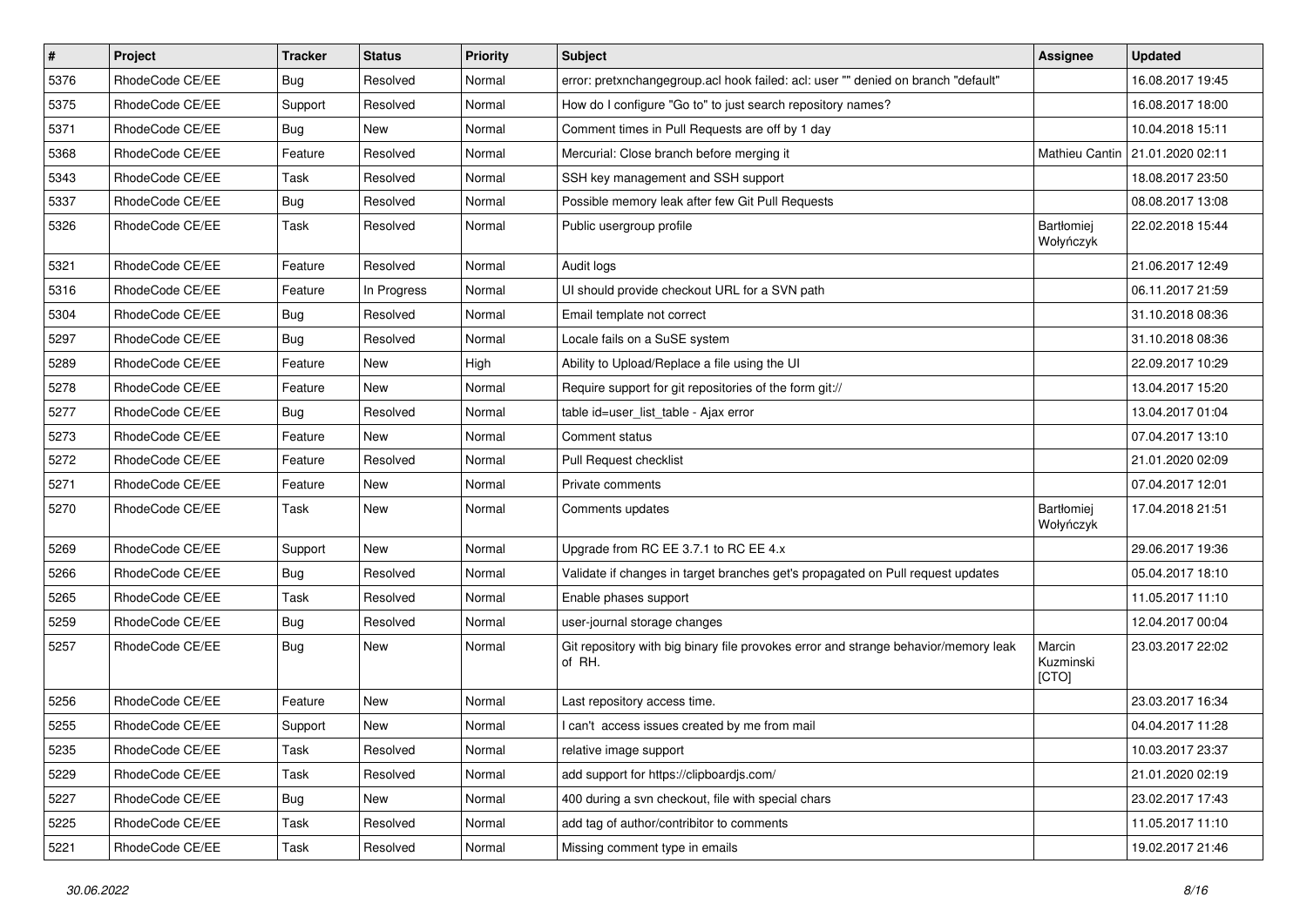| $\vert$ # | Project         | <b>Tracker</b> | <b>Status</b> | <b>Priority</b> | <b>Subject</b>                                                                                     | Assignee                     | <b>Updated</b>   |
|-----------|-----------------|----------------|---------------|-----------------|----------------------------------------------------------------------------------------------------|------------------------------|------------------|
| 5218      | RhodeCode CE/EE | <b>Bug</b>     | <b>New</b>    | Normal          | 500 when forking repository, when using special chars in password.                                 |                              | 19.02.2017 21:46 |
| 5213      | RhodeCode CE/EE | <b>Bug</b>     | Resolved      | Normal          | Fixing Apache Proxy timeout issues                                                                 |                              | 14.02.2017 09:44 |
| 5210      | RhodeCode CE/EE | Bug            | Resolved      | Normal          | webook problems                                                                                    |                              | 13.02.2017 19:43 |
| 5207      | RhodeCode CE/EE | Task           | Resolved      | Low             | Release 4.6.1                                                                                      |                              | 13.02.2017 18:04 |
| 5203      | RhodeCode CE/EE | Task           | Resolved      | Normal          | optimise large repos speed                                                                         |                              | 08.09.2017 16:10 |
| 5202      | RhodeCode CE/EE | Task           | Resolved      | Normal          | run git gc and git repack on GIT repos when we have a scheduler via celery in<br>pyramid           |                              | 04.12.2017 20:49 |
| 5201      | RhodeCode CE/EE | Task           | Resolved      | Normal          | API: implement describe-methods                                                                    |                              | 13.02.2017 15:57 |
| 5200      | RhodeCode CE/EE | Task           | <b>New</b>    | Normal          | investigate search improvements                                                                    |                              | 16.12.2019 16:04 |
| 5198      | RhodeCode CE/EE | Task           | Resolved      | Normal          | remove pyro4 from enterprise                                                                       |                              | 07.02.2017 19:28 |
| 5187      | RhodeCode CE/EE | Feature        | Resolved      | Normal          | changelog dynamic loading of commits                                                               |                              | 12.06.2018 12:31 |
| 5184      | RhodeCode CE/EE | Task           | Resolved      | Normal          | bump pyramid to 1.7.X                                                                              |                              | 06.02.2017 21:50 |
| 5164      | RhodeCode CE/EE | Bug            | Resolved      | Normal          | non-web calls are leaking session objects                                                          |                              | 13.01.2017 01:30 |
| 5150      | RhodeCode CE/EE | Task           | Resolved      | Normal          | Password reset promts in my account should be hidden in accounts that are not of<br>type rhodecode | Marcin<br>Kuzminski<br>[CTO] | 02.01.2017 16:34 |
| 4678      | RhodeCode CE/EE | Task           | Resolved      | Normal          | Release 4.5.2                                                                                      |                              | 19.12.2016 17:32 |
| 4677      | RhodeCode CE/EE | Support        | Resolved      | High            | API get repo refs not working?                                                                     |                              | 19.12.2016 11:46 |
| 4676      | RhodeCode CE/EE | <b>Bug</b>     | Resolved      | Normal          | Some admin passwords can make installation fail                                                    |                              | 16.12.2016 16:16 |
| 4675      | RhodeCode CE/EE | Bug            | Resolved      | Normal          | Disk free inodes are displayed incorrectly                                                         |                              | 13.12.2016 22:41 |
| 4670      | RhodeCode CE/EE | Task           | Resolved      | Normal          | Release 4.5.1                                                                                      | Marcin<br>Kuzminski<br>[CTO] | 06.12.2016 21:13 |
| 4669      | RhodeCode CE/EE | Task           | New           | Normal          | disable pytest sugar on nix-build                                                                  |                              | 01.12.2016 12:52 |
| 4666      | RhodeCode CE/EE | Task           | Resolved      | Normal          | Bump git and mercurial to latest versions                                                          |                              | 02.12.2016 19:01 |
| 4312      | RhodeCode CE/EE | Task           | <b>New</b>    | Normal          | Storage location changes                                                                           |                              | 11.07.2017 13:31 |
| 4311      | RhodeCode CE/EE | Task           | Resolved      | Normal          | Diffs feedback                                                                                     | Daniel D                     | 26.11.2016 14:10 |
| 4306      | RhodeCode CE/EE | Bug            | Resolved      | Normal          | Issue to push file with character # on a SVN                                                       |                              | 03.04.2017 16:44 |
| 4305      | RhodeCode CE/EE | Task           | Resolved      | Normal          | Meta-tagging could be excluded from limit                                                          |                              | 09.11.2016 19:27 |
| 4304      | RhodeCode CE/EE | <b>Bug</b>     | Resolved      | High            | Search: Internal Server Error                                                                      |                              | 26.11.2016 16:26 |
| 4303      | RhodeCode CE/EE | Support        | New           | Normal          | rhodecode instance                                                                                 |                              | 08.11.2016 16:32 |
| 4301      | RhodeCode CE/EE | Feature        | New           | Normal          | [API] toggle force password reset in api for Idap users                                            |                              | 28.10.2016 15:43 |
| 4299      | RhodeCode CE/EE | Task           | <b>New</b>    | Normal          | TEMPLATE repo groups                                                                               |                              | 22.09.2017 10:26 |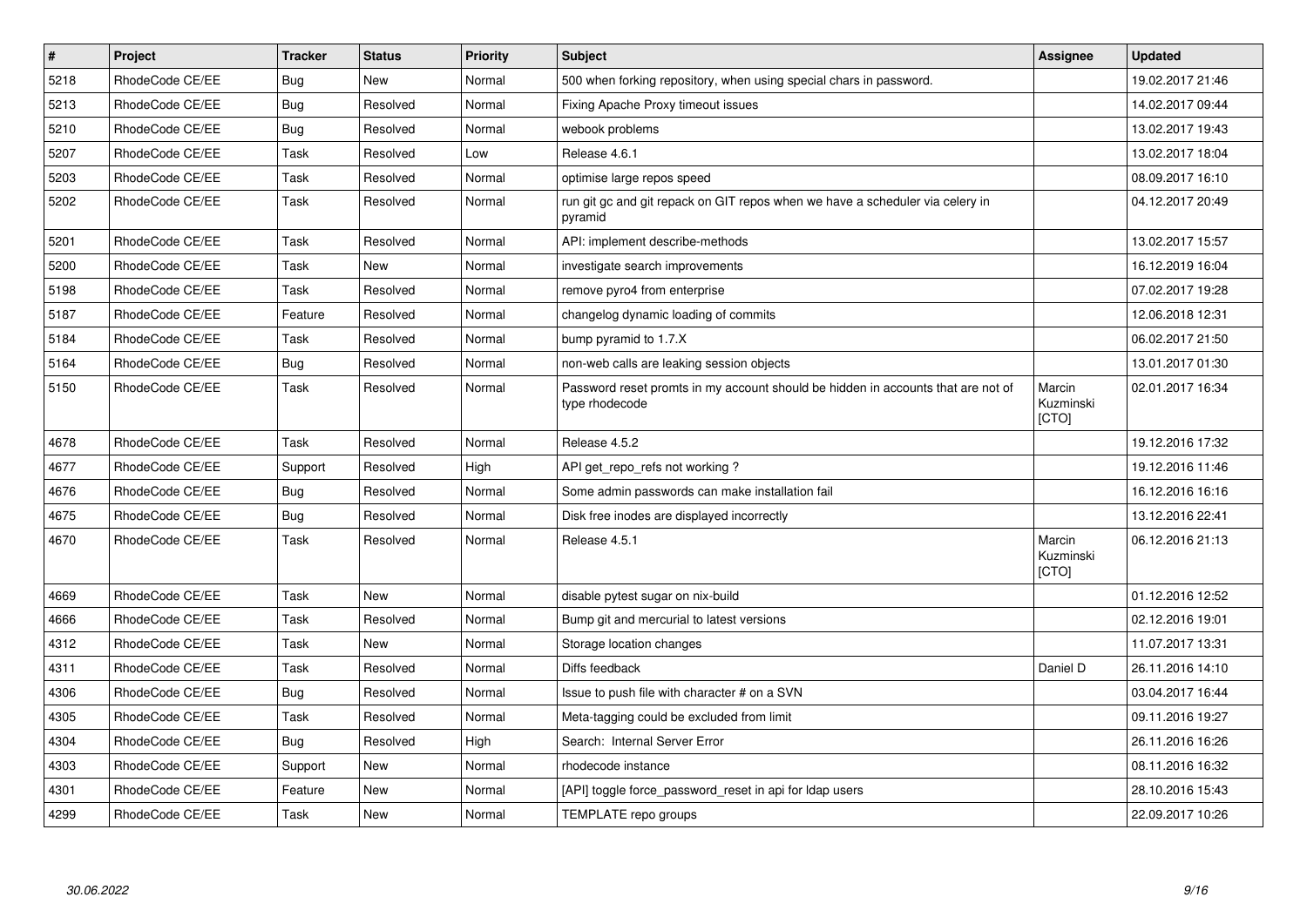| $\pmb{\#}$ | Project         | <b>Tracker</b> | <b>Status</b> | <b>Priority</b> | <b>Subject</b>                                                                                                       | <b>Assignee</b>              | <b>Updated</b>   |
|------------|-----------------|----------------|---------------|-----------------|----------------------------------------------------------------------------------------------------------------------|------------------------------|------------------|
| 4297       | RhodeCode CE/EE | Task           | Resolved      | Normal          | redo the my-pull-requests page to use the datagrid                                                                   | Marcin<br>Kuzminski<br>[CTO] | 01.11.2016 09:31 |
| 4296       | RhodeCode CE/EE | Bug            | Resolved      | Normal          | [ee] Can not create pull requests with reviewers.                                                                    | Daniel D                     | 07.11.2016 21:17 |
| 4290       | RhodeCode CE/EE | Task           | <b>New</b>    | Normal          | Allow to transplant the review status to merged commits                                                              |                              | 17.04.2018 21:50 |
| 4289       | RhodeCode CE/EE | Task           | <b>New</b>    | Low             | [ce, ee] clean up pygments lexer functions + handling                                                                | Daniel D                     | 21.10.2016 14:44 |
| 4288       | RhodeCode CE/EE | Task           | Resolved      | Normal          | [ce, ee] unify controllers that use diffs                                                                            | Daniel D                     | 02.08.2017 11:41 |
| 4285       | RhodeCode CE/EE | <b>Bug</b>     | New           | Normal          | Intermittent error while trying to create or fork a repository                                                       |                              | 17.10.2016 22:42 |
| 4283       | RhodeCode CE/EE | Task           | Resolved      | Normal          | bump whoosh to 2.7.4 release                                                                                         |                              | 13.12.2016 21:08 |
| 4282       | RhodeCode CE/EE | Task           | Resolved      | Normal          | Add inode limit together with disk usage                                                                             | Marcin<br>Kuzminski<br>[CTO] | 19.10.2016 12:18 |
| 4281       | RhodeCode CE/EE | Task           | Resolved      | Normal          | Fix docs on To `increase database performance`                                                                       | Marcin<br>Kuzminski<br>[CTO] | 18.10.2016 16:39 |
| 4279       | RhodeCode CE/EE | Bug            | Resolved      | Normal          | re-captcha validation is broken                                                                                      | Martin<br>Bornhold           | 26.10.2016 22:27 |
| 4278       | RhodeCode CE/EE | Bug            | Resolved      | Normal          | [admin] Clicking the save button in admin -> settings -> issue tracker leads to<br>exception if no patterns entered. | Daniel D                     | 18.10.2016 13:38 |
| 4277       | RhodeCode CE/EE | Bug            | Resolved      | Normal          | [frontend] System info page does not work correctly in safari.                                                       | Martin<br>Bornhold           | 04.11.2016 12:08 |
| 4276       | RhodeCode CE/EE | <b>Bug</b>     | Resolved      | Normal          | System info page uses mercurial/git versions from RhodeCode instead of VCSServer                                     | Marcin<br>Kuzminski<br>[CTO] | 14.11.2016 21:19 |
| 4274       | RhodeCode CE/EE | Bug            | Resolved      | Normal          | 500 error when push big objects                                                                                      |                              | 13.02.2017 19:53 |
| 4273       | RhodeCode CE/EE | Bug            | Resolved      | Urgent          | GIT executable not seen by vcsserver                                                                                 | Martin<br>Bornhold           | 13.10.2016 15:45 |
| 4272       | RhodeCode CE/EE | Feature        | <b>New</b>    | Normal          | Better SPAM protection                                                                                               |                              | 12.10.2016 11:14 |
| 4271       | RhodeCode CE/EE | Bug            | Resolved      | Normal          | Browsing new repository groups via SVN issue                                                                         | Martin<br>Bornhold           | 19.10.2016 11:11 |
| 4269       | RhodeCode CE/EE | Support        | Resolved      | Normal          | Allow flash messages to be permanently surpressed                                                                    | <b>Marcin Lulek</b>          | 14.10.2016 12:46 |
| 4268       | RhodeCode CE/EE | Bug            | Resolved      | High            | [ee] default reviewers from changed lines is returning wrong values                                                  | Daniel D                     | 06.10.2016 14:35 |
| 4267       | RhodeCode CE/EE | Feature        | Resolved      | Normal          | [ce, ee] jira tracker integration wildcard project key support                                                       | Daniel D                     | 10.10.2016 20:13 |
| 4266       | RhodeCode CE/EE | <b>Bug</b>     | Resolved      | Normal          | Error 500 on integrations page after setting up Webhook                                                              |                              | 17.10.2016 15:35 |
| 4259       | RhodeCode CE/EE | Task           | Resolved      | Low             | Events, create post-create-user event                                                                                | Daniel D                     | 30.01.2017 20:11 |
| 4256       | RhodeCode CE/EE | <b>Bug</b>     | New           | Normal          | [ce, ee, ux] Source code highlight colors conflict with red/green inserted/deleted<br>blocks                         | Daniel D                     | 03.10.2016 05:00 |
| 4255       | RhodeCode CE/EE | <b>Bug</b>     | New           | Normal          | [translation, i18n] translation not being applied to integrations pages                                              |                              | 30.09.2016 15:56 |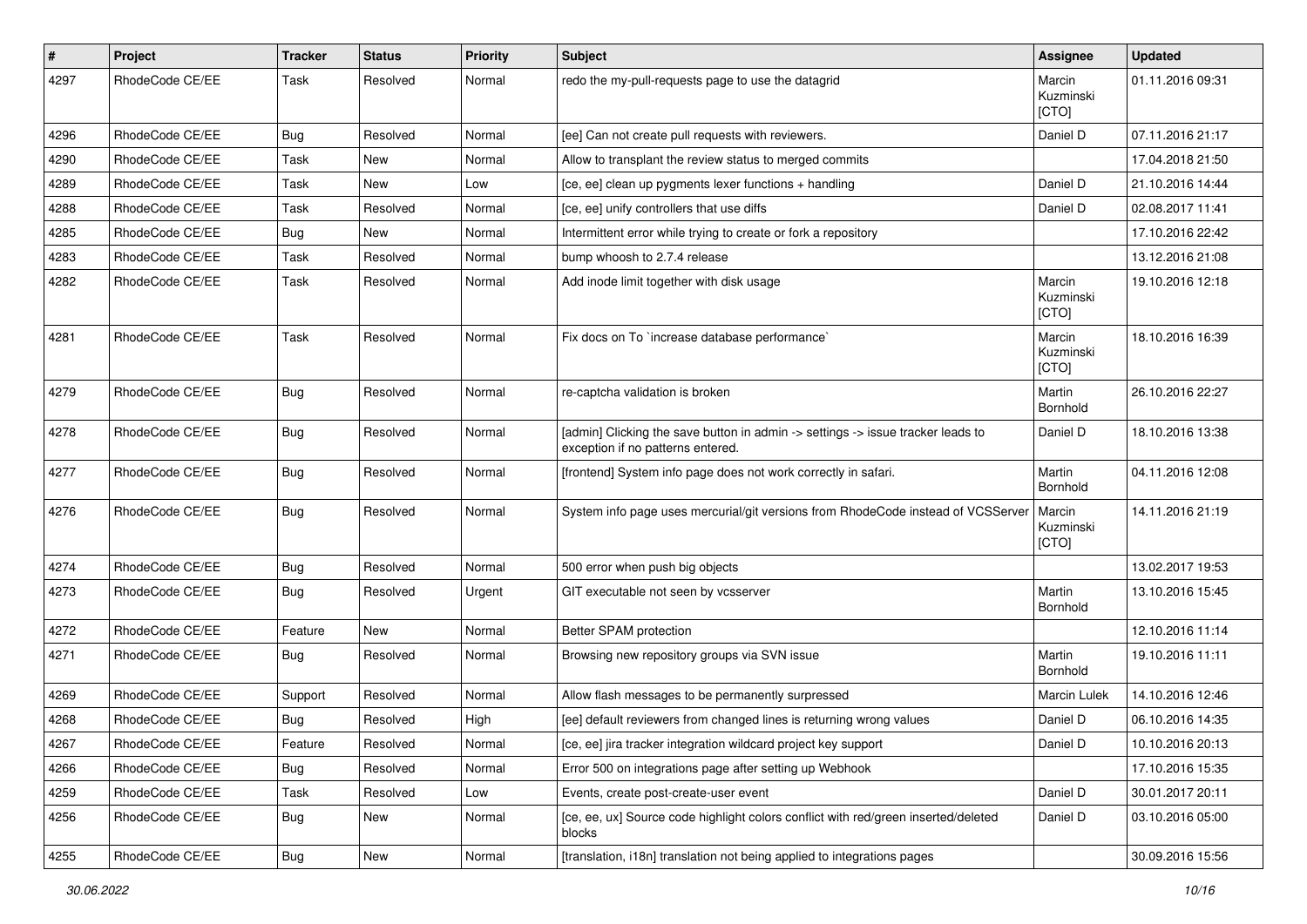| $\vert$ # | Project         | <b>Tracker</b> | <b>Status</b> | <b>Priority</b> | Subject                                                                                   | <b>Assignee</b>              | <b>Updated</b>   |
|-----------|-----------------|----------------|---------------|-----------------|-------------------------------------------------------------------------------------------|------------------------------|------------------|
| 4254      | RhodeCode CE/EE | Bug            | Resolved      | Normal          | [frontend] 500 Internal Server Error with i18n-ed pages                                   | Lisa Quatmann                | 30.09.2016 14:38 |
| 4252      | RhodeCode CE/EE | Support        | <b>New</b>    | Normal          | Backup & Recovery                                                                         |                              | 07.10.2016 19:47 |
| 4251      | RhodeCode CE/EE | Task           | Feedback      | High            | [customer] Pull request with subrepos                                                     | Martin<br>Bornhold           | 10.11.2016 17:52 |
| 4250      | RhodeCode CE/EE | Bug            | Resolved      | Normal          | Adding a reviewer into existing PR doesn't set a reason.                                  | Marcin<br>Kuzminski<br>[CTO] | 07.10.2016 20:05 |
| 4247      | RhodeCode CE/EE | <b>Bug</b>     | Resolved      | Normal          | [vcs] Using current time as timestamp during archive creating leads to changing<br>hashes | Martin<br>Bornhold           | 28.09.2016 12:07 |
| 4246      | RhodeCode CE/EE | Task           | <b>New</b>    | Normal          | [ce, ee, vcs, git] add tests for annotated git tags                                       | Daniel D                     | 13.02.2018 18:03 |
| 4245      | RhodeCode CE/EE | Task           | Resolved      | Normal          | Convert control command to use http mode by default                                       | Marcin<br>Kuzminski<br>[CTO] | 14.10.2016 16:13 |
| 4244      | RhodeCode CE/EE | Support        | Resolved      | Normal          | mod day syn template error when using auth realm with spaces in it                        | Martin<br>Bornhold           | 28.09.2016 12:07 |
| 4243      | RhodeCode CE/EE | Support        | Resolved      | High            | Gist visibility update?                                                                   | Martin<br>Bornhold           | 27.09.2016 06:40 |
| 4238      | RhodeCode CE/EE | Task           | Resolved      | Normal          | default reviewers updates                                                                 | Daniel D                     | 06.10.2016 14:26 |
| 4237      | RhodeCode CE/EE | Task           | Resolved      | Normal          | Enable HTTP support                                                                       | Martin<br>Bornhold           | 12.10.2016 11:51 |
| 4235      | RhodeCode CE/EE | Task           | Resolved      | High            | Support GIT LFS server                                                                    |                              | 23.03.2017 17:24 |
| 4234      | RhodeCode CE/EE | Task           | <b>New</b>    | Normal          | prepare and test RhodeCode VM image for AWS                                               | Marcin Lulek                 | 11.07.2017 13:32 |
| 4233      | RhodeCode CE/EE | <b>Bug</b>     | Resolved      | High            | slack, git push problem                                                                   | Daniel D                     | 26.09.2016 11:56 |
| 4232      | RhodeCode CE/EE | Feature        | <b>New</b>    | Normal          | [ce, ee, pr, compare] redo diffs, support side by side diffs, html diffs                  | Daniel D                     | 25.10.2016 15:40 |
| 4227      | RhodeCode CE/EE | Support        | Resolved      | Normal          | VBScript files detected as text/plain - no syntax highlighting                            |                              | 14.09.2016 22:38 |
| 4226      | RhodeCode CE/EE | Feature        | <b>New</b>    | Normal          | [settings, system info] add VCS and Channelstream status to System Info                   |                              | 14.09.2016 16:45 |
| 4225      | RhodeCode CE/EE | Feature        | Resolved      | Normal          | [ce, ee] repo group integrations cascade to child repo groups                             | Daniel D                     | 14.09.2016 11:12 |
| 4224      | RhodeCode CE/EE | <b>Bug</b>     | Resolved      | Normal          | [docs] update docs re: removing old instances when switching editions                     | Lisa Quatmann                | 11.10.2016 15:36 |
| 4223      | RhodeCode CE/EE | Bug            | Resolved      | High            | [git, tags] annotated tags not appearing in UI                                            | Daniel D                     | 12.09.2016 06:12 |
| 4222      | RhodeCode CE/EE | Feature        | New           | Normal          | Configurable detection of READMEs                                                         |                              | 09.09.2016 10:05 |
| 4219      | RhodeCode CE/EE | Feature        | Resolved      | Normal          | [ce, ee] Add mandatory reviewers for pull requests                                        | Marcin<br>Kuzminski<br>[CTO] | 20.06.2017 15:23 |
| 4216      | RhodeCode CE/EE | Task           | New           | Normal          | [ux, renderers] implement consistent rendering for text fields                            |                              | 06.09.2016 11:46 |
| 4213      | RhodeCode CE/EE | Feature        | <b>New</b>    | High            | Embed PostgreSQL database                                                                 | Marcin<br>Kuzminski<br>[CTO] | 03.09.2016 23:45 |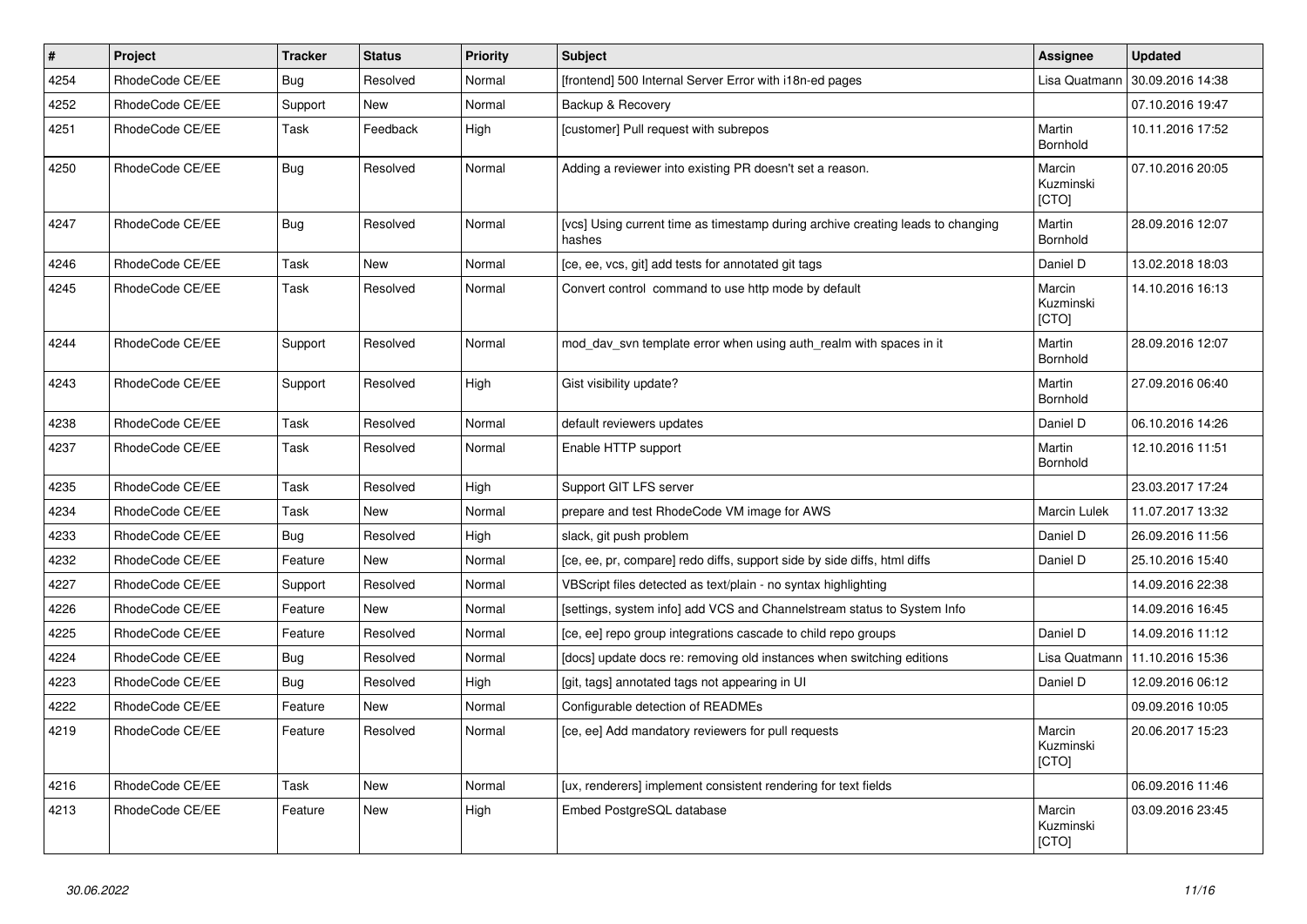| $\pmb{\#}$ | Project         | Tracker    | <b>Status</b> | <b>Priority</b> | <b>Subject</b>                                                                                       | Assignee                     | <b>Updated</b>   |
|------------|-----------------|------------|---------------|-----------------|------------------------------------------------------------------------------------------------------|------------------------------|------------------|
| 4211       | RhodeCode CE/EE | Feature    | Resolved      | Normal          | [ce, ee] increase webhook flexibility                                                                | Marcin<br>Kuzminski<br>[CTO] | 20.06.2022 10:55 |
| 4208       | RhodeCode CE/EE | Bug        | New           | Normal          | [ce, ee] test errors get hidden by error page                                                        | Daniel D                     | 14.09.2016 12:00 |
| 4207       | RhodeCode CE/EE | Feature    | Resolved      | Normal          | Support for obsolescence markers in changelog UI                                                     |                              | 19.05.2017 16:14 |
| 4206       | RhodeCode CE/EE | Bug        | Resolved      | High            | Error creating SVN groups                                                                            |                              | 15.09.2016 13:24 |
| 4203       | RhodeCode CE/EE | Task       | Resolved      | Normal          | Get rid of svn.proxy.parent_path_root, and replace it with reading storage location<br>from Database | Martin<br><b>Bornhold</b>    | 22.09.2016 14:31 |
| 4202       | RhodeCode CE/EE | Task       | Resolved      | Normal          | Polish the 503.html page                                                                             | Daniel D                     | 30.08.2016 23:54 |
| 4199       | RhodeCode CE/EE | Bug        | Resolved      | High            | investigate: ongoing SSL problems when switching to 4.X from 3.X                                     | Johannes<br>Bornhold         | 15.09.2016 13:14 |
| 4197       | RhodeCode CE/EE | Task       | New           | Normal          | [ce, ee] get list of users with their permissions to a repository                                    | Daniel D                     | 22.09.2017 10:30 |
| 4194       | RhodeCode CE/EE | Task       | Resolved      | Normal          | move svn http backend out of labs into a real VCS settings                                           | Lisa Quatmann                | 14.09.2016 23:16 |
| 4193       | RhodeCode CE/EE | Feature    | In Progress   | Normal          | Improve Filter Functionality in the Change Log                                                       | Marcin<br>Kuzminski<br>[CTO] | 22.09.2017 10:25 |
| 4192       | RhodeCode CE/EE | Feature    | Resolved      | Normal          | [ce, ee] slack/hipchat integrations group commits by branch pushed                                   |                              | 09.09.2016 19:01 |
| 4191       | RhodeCode CE/EE | Feature    | New           | Normal          | Add custom Image logo option to header                                                               |                              | 22.08.2016 14:49 |
| 4190       | RhodeCode CE/EE | <b>Bug</b> | New           | Normal          | [tests] fix or remove rst xss inline test                                                            |                              | 22.08.2016 12:15 |
| 4189       | RhodeCode CE/EE | Bug        | New           | Normal          | [tests, git] count of commit ids is different for git than hg when comparing remote                  |                              | 22.08.2016 12:34 |
| 4188       | RhodeCode CE/EE | <b>Bug</b> | New           | Normal          | [tests, svn] changeset tests produce different results for svn                                       |                              | 22.08.2016 09:54 |
| 4184       | RhodeCode CE/EE | <b>Bug</b> | Resolved      | High            | fix content INT overflow bug                                                                         | Marcin<br>Kuzminski<br>[CTO] | 23.08.2016 10:31 |
| 4183       | RhodeCode CE/EE | Feature    | Resolved      | Normal          | Different roles for PR reviewers                                                                     | Daniel D                     | 12.10.2020 23:13 |
| 4182       | RhodeCode CE/EE | Feature    | New           | Normal          | add direct link from notification to corresponding PR                                                |                              | 19.08.2016 12:35 |
| 4181       | RhodeCode CE/EE | Task       | Resolved      | Normal          | Integrations: allow root repos only integrations                                                     | Daniel D                     | 31.08.2016 17:44 |
| 4180       | RhodeCode CE/EE | Task       | Resolved      | Normal          | integrations: possible limit the updates sent                                                        | Daniel D                     | 22.08.2016 12:22 |
| 4179       | RhodeCode CE/EE | Task       | New           | Normal          | [ce, ee] refine perms summary list                                                                   | Daniel D                     | 14.09.2016 12:09 |
| 4178       | RhodeCode CE/EE | Bug        | Resolved      | Normal          | RhodeCode EE OVA VM wont run on a ESX 6.0 host                                                       | Marcin<br>Kuzminski<br>[CTO] | 15.09.2016 13:25 |
| 4175       | RhodeCode CE/EE | Feature    | Resolved      | Normal          | [ce, ee] repo group integrations                                                                     | Daniel D                     | 16.08.2016 20:00 |
| 4173       | RhodeCode CE/EE | Bug        | Resolved      | Urgent          | [ce, ee] mysql recycle pool timeout not working                                                      | Daniel D                     | 16.08.2016 22:02 |
| 4169       | RhodeCode CE/EE | Task       | Resolved      | Normal          | re-architecture celery support                                                                       |                              | 17.11.2017 19:21 |
| 4166       | RhodeCode CE/EE | Bug        | Resolved      | Urgent          | [ce] Rhodecode crashing after MySQL error                                                            |                              | 23.08.2016 23:35 |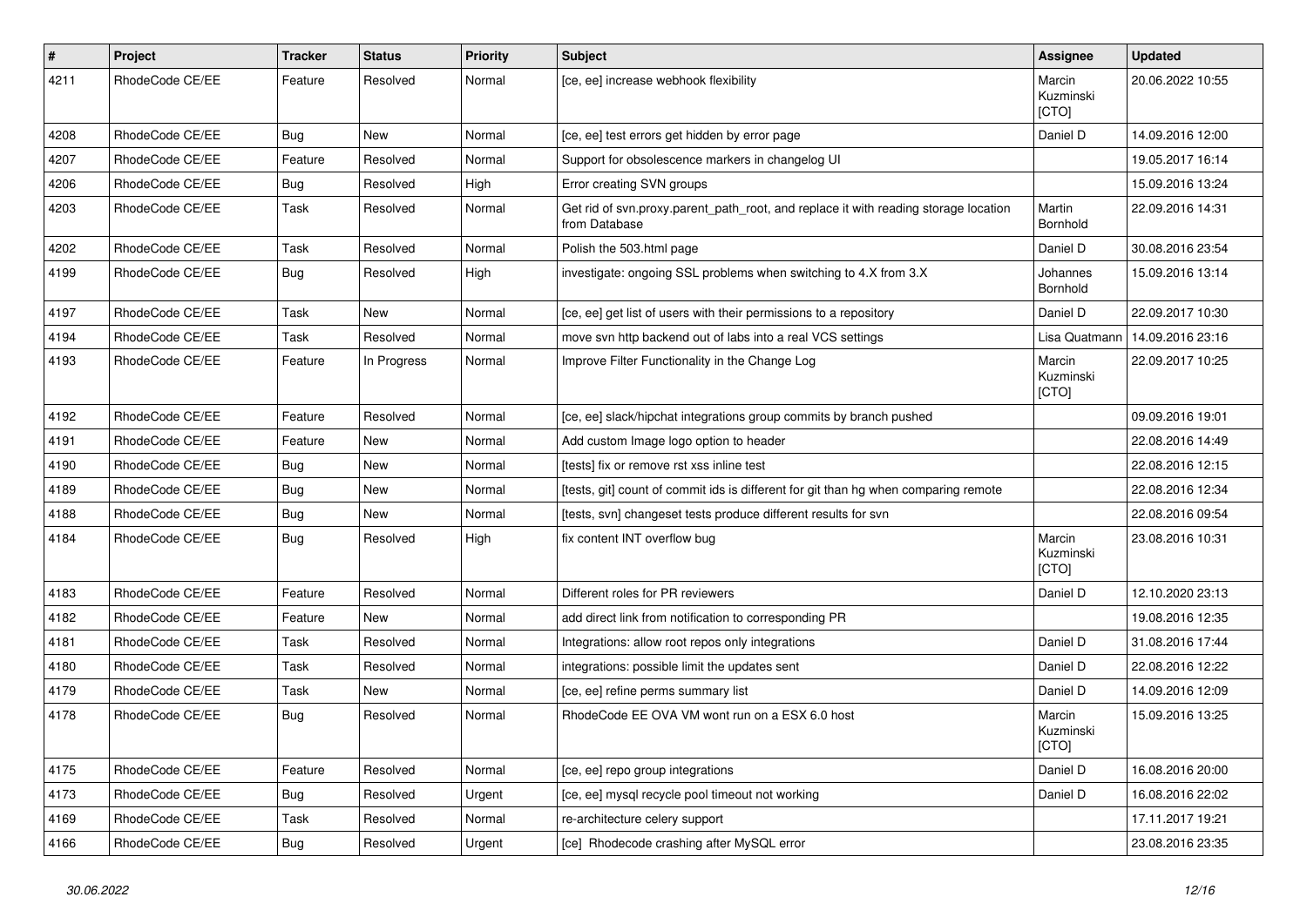| $\vert$ # | Project         | <b>Tracker</b> | <b>Status</b> | <b>Priority</b> | <b>Subject</b>                                                                                                     | Assignee                            | <b>Updated</b>   |
|-----------|-----------------|----------------|---------------|-----------------|--------------------------------------------------------------------------------------------------------------------|-------------------------------------|------------------|
| 4163      | RhodeCode CE/EE | Task           | <b>New</b>    | Normal          | [ce, ee] celery refactor + upgrade                                                                                 |                                     | 15.08.2016 12:32 |
| 4157      | RhodeCode CE/EE | Feature        | <b>New</b>    | Normal          | [integrations] Integrate with industry standard SW development tools                                               | Daniel D                            | 08.08.2016 12:55 |
| 4155      | RhodeCode CE/EE | Bug            | Resolved      | Low             | Date of Last Change is not displayed correctly                                                                     | Marcin<br>Kuzminski<br>[CTO]        | 21.01.2020 02:20 |
| 4154      | RhodeCode CE/EE | <b>Bug</b>     | <b>New</b>    | Low             | [ce, ee] user register via github captcha                                                                          |                                     | 05.08.2016 22:51 |
| 4153      | RhodeCode CE/EE | Task           | Resolved      | Normal          | Optimize readme fetching by changing the system of readme detection                                                | Johannes<br>Bornhold                | 09.09.2016 10:17 |
| 4151      | RhodeCode CE/EE | Task           | Resolved      | Normal          | [packaging] Subversion to current 1.9.X                                                                            |                                     | 09.09.2016 10:18 |
| 4147      | RhodeCode CE/EE | Task           | <b>New</b>    | Normal          | [ce, ee, docs] Events documentation                                                                                | Daniel D                            | 15.08.2016 12:33 |
| 4144      | RhodeCode CE/EE | Feature        | <b>New</b>    | Normal          | [ux] improve enable/disable of notifications                                                                       |                                     | 02.08.2016 17:19 |
| 4140      | RhodeCode CE/EE | Task           | Resolved      | Normal          | Check middleware chain status, and Verify that special middleware is catching<br>exceptions correctly              |                                     | 23.08.2016 12:13 |
| 4121      | RhodeCode CE/EE | <b>Bug</b>     | Resolved      | Normal          | [ce, ee] server announcement has extra margin                                                                      | Lisa Quatmann                       | 26.09.2016 14:00 |
| 4120      | RhodeCode CE/EE | Task           | New           | Normal          | [ce] replace get_repo_nodes api                                                                                    | Daniel D                            | 17.04.2018 21:49 |
| 4116      | RhodeCode CE/EE | Bug            | <b>New</b>    | High            | [ee] Starting EE or running paster commands like setup-rhodecode does not work<br>without setting LC_ALL properly. |                                     | 18.08.2016 21:03 |
| 4110      | RhodeCode CE/EE | Bug            | In Progress   | Normal          | [ce, ee] repos can be named admin, static                                                                          | Daniel D                            | 20.07.2016 19:51 |
| 4109      | RhodeCode CE/EE | Bug            | <b>New</b>    | Normal          | [files] The "switch to commit" widget is broken after using browser back button                                    |                                     | 17.04.2018 21:50 |
| 4108      | RhodeCode CE/EE | Task           | Resolved      | Normal          | Release 4.2.2                                                                                                      |                                     | 14.10.2016 13:08 |
| 4092      | RhodeCode CE/EE | Bug            | Feedback      | Normal          | [ce, ee] Redmine/JIRA integrations - smart commits                                                                 | Daniel D                            | 21.07.2016 12:59 |
| 4091      | RhodeCode CE/EE | Bug            | Resolved      | Normal          | [ce, ee] Redmine integration blocks for 30 seconds if redmine server not available                                 | Daniel D                            | 15.07.2016 12:26 |
| 4090      | RhodeCode CE/EE | <b>Bug</b>     | Resolved      | Normal          | test ticket                                                                                                        |                                     | 09.03.2021 20:39 |
| 4089      | RhodeCode CE/EE | Bug            | Resolved      | Normal          | svn repository does not exist                                                                                      |                                     | 12.06.2018 12:29 |
| 4081      | RhodeCode CE/EE | Support        | Resolved      | Normal          | Receiving server 500 error when trying to clone repo from windows client using<br>eclipse                          |                                     | 12.07.2016 14:30 |
| 4074      | RhodeCode CE/EE | Feature        | <b>New</b>    | Normal          | Edit review comment                                                                                                | Bartłomiej<br>Wołyńczyk             | 17.04.2018 21:51 |
| 4065      | RhodeCode CE/EE | Bug            | Resolved      | Normal          | [ux, login] 404 on login after comment attempt                                                                     | Marcin<br>Kuzminski<br><b>[CTO]</b> | 04.07.2016 00:40 |
| 4051      | RhodeCode CE/EE | Task           | New           | Normal          | [ux, renderering] Consistent formatting on text fields.                                                            |                                     | 22.09.2017 10:27 |
| 4045      | RhodeCode CE/EE | Task           | <b>New</b>    | Normal          | File permissions                                                                                                   |                                     | 17.04.2018 21:49 |
| 4044      | RhodeCode CE/EE | Feature        | Resolved      | Normal          | <b>Branch permissions</b>                                                                                          |                                     | 30.08.2018 09:48 |
| 4040      | RhodeCode CE/EE | Bug            | <b>New</b>    | Low             | [ce, ee] logout when logged out causes 403 Cross-site request forgery detected                                     |                                     | 23.06.2016 13:40 |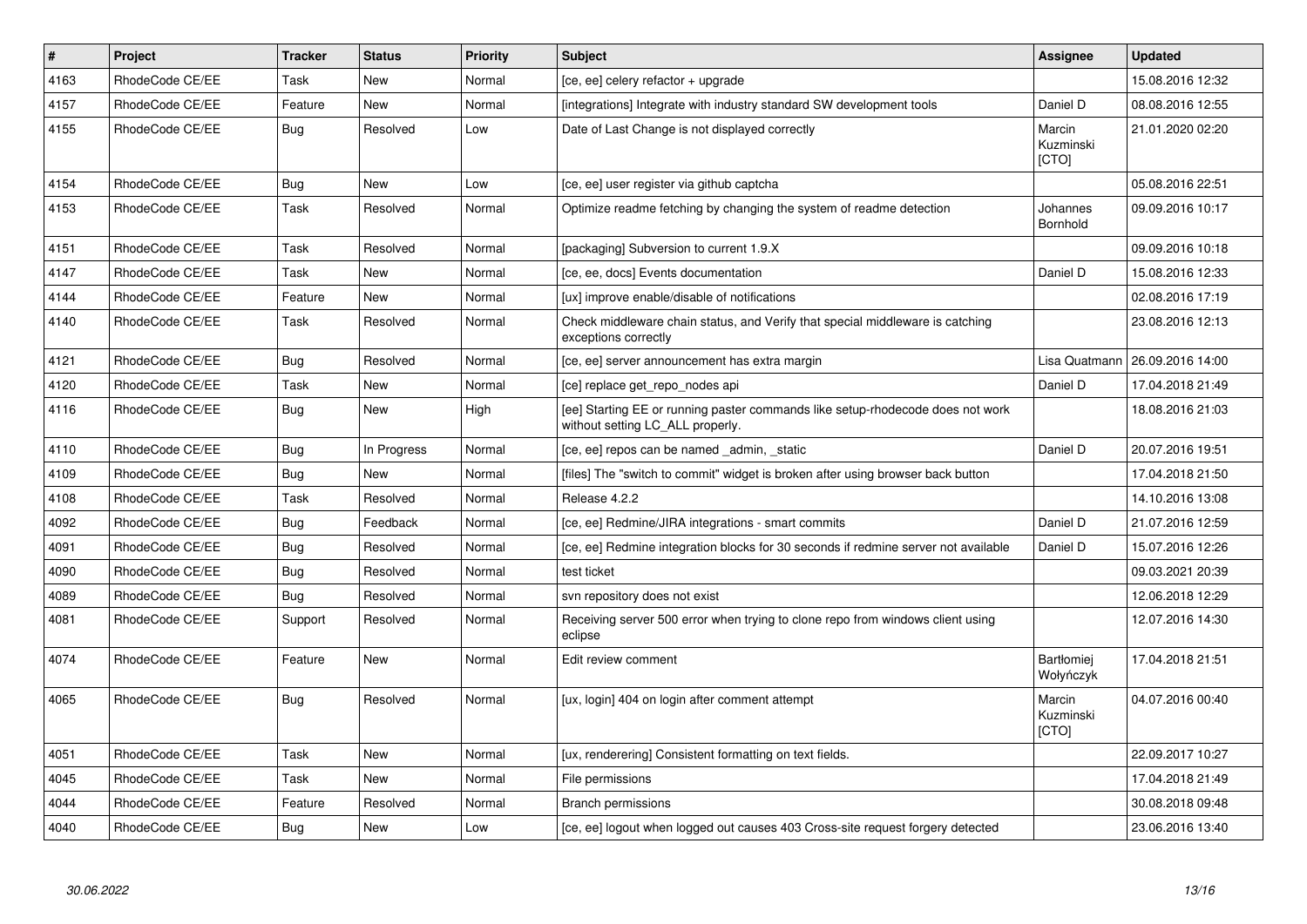| $\sharp$ | Project         | <b>Tracker</b> | <b>Status</b> | <b>Priority</b> | <b>Subject</b>                                                                          | <b>Assignee</b>              | <b>Updated</b>   |
|----------|-----------------|----------------|---------------|-----------------|-----------------------------------------------------------------------------------------|------------------------------|------------------|
| 4036     | RhodeCode CE/EE | Bug            | Resolved      | Normal          | encrypted clone_uri can throw unicodeerror after key change                             | Marcin<br>Kuzminski<br>[CTO] | 27.06.2016 19:38 |
| 4035     | RhodeCode CE/EE | Bug            | In Progress   | Normal          | failed to create whoosh index                                                           | Marcin<br>Kuzminski<br>[CTO] | 06.07.2016 00:04 |
| 4003     | RhodeCode CE/EE | Task           | Resolved      | Normal          | User personal repository groups improvements                                            |                              | 07.11.2016 16:12 |
| 4000     | RhodeCode CE/EE | Feature        | New           | Normal          | Make compare more functional                                                            | Marcin<br>Kuzminski<br>[CTO] | 18.11.2017 19:11 |
| 3999     | RhodeCode CE/EE | Feature        | Resolved      | Normal          | Add `send account information` to user creation page                                    |                              | 28.06.2016 15:22 |
| 3981     | RhodeCode CE/EE | Feature        | Resolved      | Normal          | Add cloud hosting like Gitlab, GitHub                                                   |                              | 02.03.2020 09:14 |
| 3980     | RhodeCode CE/EE | Feature        | <b>New</b>    | Normal          | Add CI engine                                                                           |                              | 05.06.2016 21:32 |
| 3979     | RhodeCode CE/EE | Feature        | New           | Normal          | Add kanban board                                                                        |                              | 05.06.2016 21:20 |
| 3978     | RhodeCode CE/EE | Feature        | New           | Normal          | Add bug tracker                                                                         |                              | 05.06.2016 21:20 |
| 3977     | RhodeCode CE/EE | Feature        | New           | Normal          | Wiki                                                                                    |                              | 05.06.2016 21:11 |
| 3971     | RhodeCode CE/EE | Bug            | Resolved      | Normal          | [ce, vcs] Merge requests/Pull requests failing due to rebase problem                    | Johannes<br>Bornhold         | 19.07.2016 15:54 |
| 3967     | RhodeCode CE/EE | Support        | In Progress   | Normal          | Server 500 error                                                                        |                              | 11.08.2016 13:39 |
| 3963     | RhodeCode CE/EE | Bug            | <b>New</b>    | Normal          | [ce] Getting a newly added repo via remap/rescan via api gives no data                  |                              | 27.05.2016 05:02 |
| 3956     | RhodeCode CE/EE | Bug            | <b>New</b>    | Normal          | [ce] - svn commit with all 'None' properties (author, message, etc.)                    |                              | 23.05.2016 17:22 |
| 3950     | RhodeCode CE/EE | Bug            | Resolved      | Normal          | [ce, ee] trying to merge pr against a deleted branch/bookmark breaks the pr page        | Martin<br>Bornhold           | 27.10.2016 16:12 |
| 3939     | RhodeCode CE/EE | Bug            | <b>New</b>    | Normal          | [ux] changelog filter blank after going back in browser                                 |                              | 18.05.2016 14:50 |
| 3923     | RhodeCode CE/EE | Bug            | New           | Normal          | odd exception on running internal-code                                                  |                              | 09.08.2016 10:54 |
| 3922     | RhodeCode CE/EE | Bug            | <b>New</b>    | Normal          | svn backend returns different diff to git/hg backends                                   |                              | 11.05.2016 14:29 |
| 3615     | RhodeCode CE/EE | <b>Bug</b>     | New           | Low             | (OperationalError) too many SQL variables on admin journal page                         |                              | 06.05.2016 11:45 |
| 3556     | RhodeCode CE/EE | Task           | Resolved      | Normal          | Disable and rename initial_repo_scan flag                                               | Marcin<br>Kuzminski<br>[CTO] | 22.04.2016 14:33 |
| 3555     | RhodeCode CE/EE | Bug            | Resolved      | Normal          | Then disabled repo location change the panel should explicitly state that it's disabled |                              | 25.04.2016 10:34 |
| 3549     | RhodeCode CE/EE | Bug            | Resolved      | Normal          | [4.0.0 regression], file source links use last commit id instead of current commit id   | Marcin<br>Kuzminski<br>[CTO] | 21.04.2016 16:10 |
| 3504     | RhodeCode CE/EE | Task           | In Progress   | Normal          | [routing] Move static assets under a common prefix                                      |                              | 19.07.2016 12:27 |
| 3488     | RhodeCode CE/EE | Bug            | Resolved      | Normal          | [frontend, styling] update icon font                                                    | Lisa Quatmann                | 04.10.2016 13:27 |
| 3486     | RhodeCode CE/EE | Feature        | New           | Normal          | expose origin of permission in perm dict for users                                      |                              | 06.06.2016 10:54 |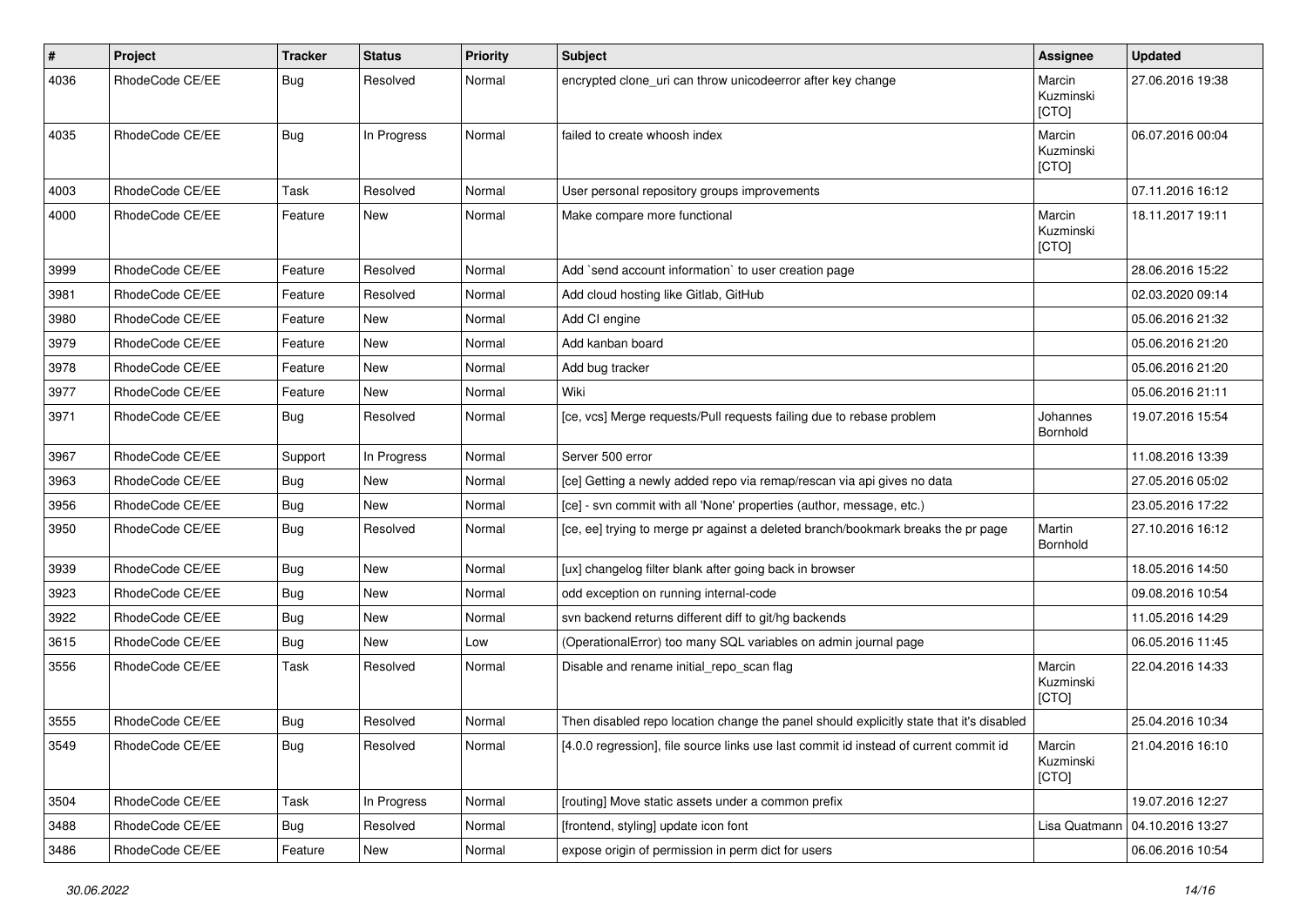| $\vert$ # | Project         | Tracker    | <b>Status</b> | <b>Priority</b> | <b>Subject</b>                                                                                | Assignee                     | <b>Updated</b>   |
|-----------|-----------------|------------|---------------|-----------------|-----------------------------------------------------------------------------------------------|------------------------------|------------------|
| 3484      | RhodeCode CE/EE | Task       | New           | Normal          | oauth: reduce required permissions for 3rd party                                              |                              | 13.04.2016 12:33 |
| 3483      | RhodeCode CE/EE | <b>Bug</b> | <b>New</b>    | Normal          | oauth: disable 3rd party registration if RhodeCode registration is disabled                   | Marcin<br>Kuzminski<br>[CTO] | 13.04.2016 12:13 |
| 3472      | RhodeCode CE/EE | Feature    | <b>New</b>    | Normal          | Expose unified hooks that can be used in SSH backend                                          |                              | 14.04.2016 17:54 |
| 3460      | RhodeCode CE/EE | Feature    | New           | Normal          | [ux, frontend] hide "show more" button when there is nothing more to show                     |                              | 11.04.2016 13:37 |
| 3455      | RhodeCode CE/EE | Feature    | New           | Normal          | [ux] commit message search should render entire commit message                                |                              | 07.04.2016 17:50 |
| 3454      | RhodeCode CE/EE | Task       | Feedback      | Normal          | [ce/ee] visually differentiate the two editions                                               | Marcin<br>Kuzminski<br>[CTO] | 10.08.2016 03:30 |
| 3441      | RhodeCode CE/EE | Bug        | New           | Normal          | [ux] clicking on line in file view scrolls to that line                                       |                              | 05.04.2016 13:35 |
| 3440      | RhodeCode CE/EE | Feature    | New           | Normal          | [design, ux] mock-up user interface for adding a branch/bookmark                              |                              | 05.04.2016 09:21 |
| 3382      | RhodeCode CE/EE | Bug        | New           | Normal          | download superrepo with subrepos                                                              |                              | 25.03.2016 01:30 |
| 3377      | RhodeCode CE/EE | Task       | New           | Normal          | extra fields types extensions                                                                 |                              | 24.03.2016 15:23 |
| 3376      | RhodeCode CE/EE | Task       | New           | Normal          | Repo action plugins                                                                           |                              | 24.03.2016 15:21 |
| 3373      | RhodeCode CE/EE | Feature    | New           | Normal          | Allow to create Bookmarks and Branches from UI                                                |                              | 05.04.2016 09:21 |
| 3372      | RhodeCode CE/EE | Bug        | In Progress   | High            | [Idap, groups] Customer gets an empty list of groups                                          | Mikhail<br>Chernykh          | 08.06.2016 11:32 |
| 3364      | RhodeCode CE/EE | Support    | New           | High            | Allow Specifying the Commit Message for Pull Request Merges                                   |                              | 17.04.2018 21:51 |
| 3362      | RhodeCode CE/EE | Task       | New           | Normal          | auth-plugins, indicate visually that plugin is turned on but NOT enabled                      |                              | 22.03.2016 19:03 |
| 3357      | RhodeCode CE/EE | Bug        | Resolved      | Normal          | switch to sometimes fails to load files metadata                                              |                              | 30.03.2016 10:56 |
| 3351      | RhodeCode CE/EE | <b>Bug</b> | New           | Normal          | Duplicate IP whitelist entry shows error flash                                                |                              | 21.03.2016 15:54 |
| 3334      | RhodeCode CE/EE | Bug        | <b>New</b>    | Normal          | Attempt to edit .coveragerc through the online file editor                                    |                              | 17.03.2016 13:49 |
| 3332      | RhodeCode CE/EE | Support    | New           | Normal          | LDAP settings page: Add button "test connection"                                              |                              | 17.03.2016 10:23 |
| 3261      | RhodeCode CE/EE | Task       | New           | Normal          | mousetrap.js bump to latest 1.5.X version                                                     |                              | 17.03.2016 12:52 |
| 3260      | RhodeCode CE/EE | Task       | <b>New</b>    | Normal          | api: expose get_repo_node method                                                              |                              | 17.03.2016 12:56 |
| 3250      | RhodeCode CE/EE | Bug        | New           | Normal          | Posting a comment message is very slow !                                                      |                              | 17.03.2016 12:57 |
| 3239      | RhodeCode CE/EE | Task       | Resolved      | Normal          | Catch all route for repo page or repo group page is always executing checks for<br>every page |                              | 21.04.2016 11:30 |
| 3022      | RhodeCode CE/EE | Bug        | New           | Normal          | SVN support with repositories groups                                                          |                              | 26.07.2016 18:25 |
| 2944      | RhodeCode CE/EE | Task       | New           | Normal          | Bump gunicorn to 19.4 version                                                                 |                              | 17.03.2016 12:58 |
| 2882      | RhodeCode CE/EE | Feature    | New           | Normal          | Bulk comment submit                                                                           |                              | 17.03.2016 17:50 |
| 2844      | RhodeCode CE/EE | Task       | New           | Normal          | Update Bcrypt to a maintained version                                                         |                              | 17.02.2018 20:37 |
| 2817      | RhodeCode CE/EE | Feature    | Resolved      | Normal          | Make largefiles downloadable from the interface                                               |                              | 27.03.2017 14:04 |
| 2744      | RhodeCode CE/EE | Task       | Resolved      | Normal          | Deprecating Internet Explorer                                                                 |                              | 06.07.2016 12:04 |